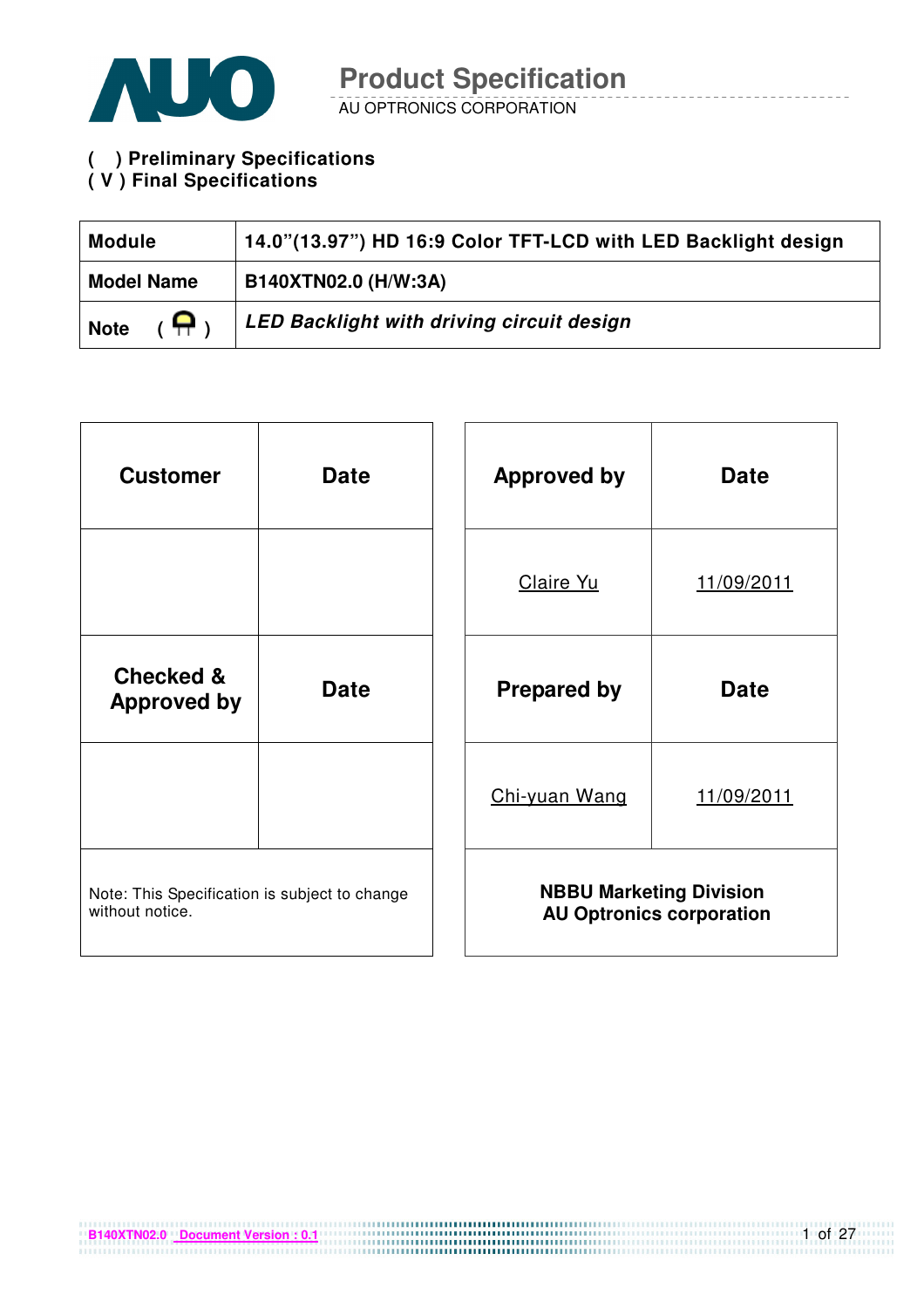

### **Contents**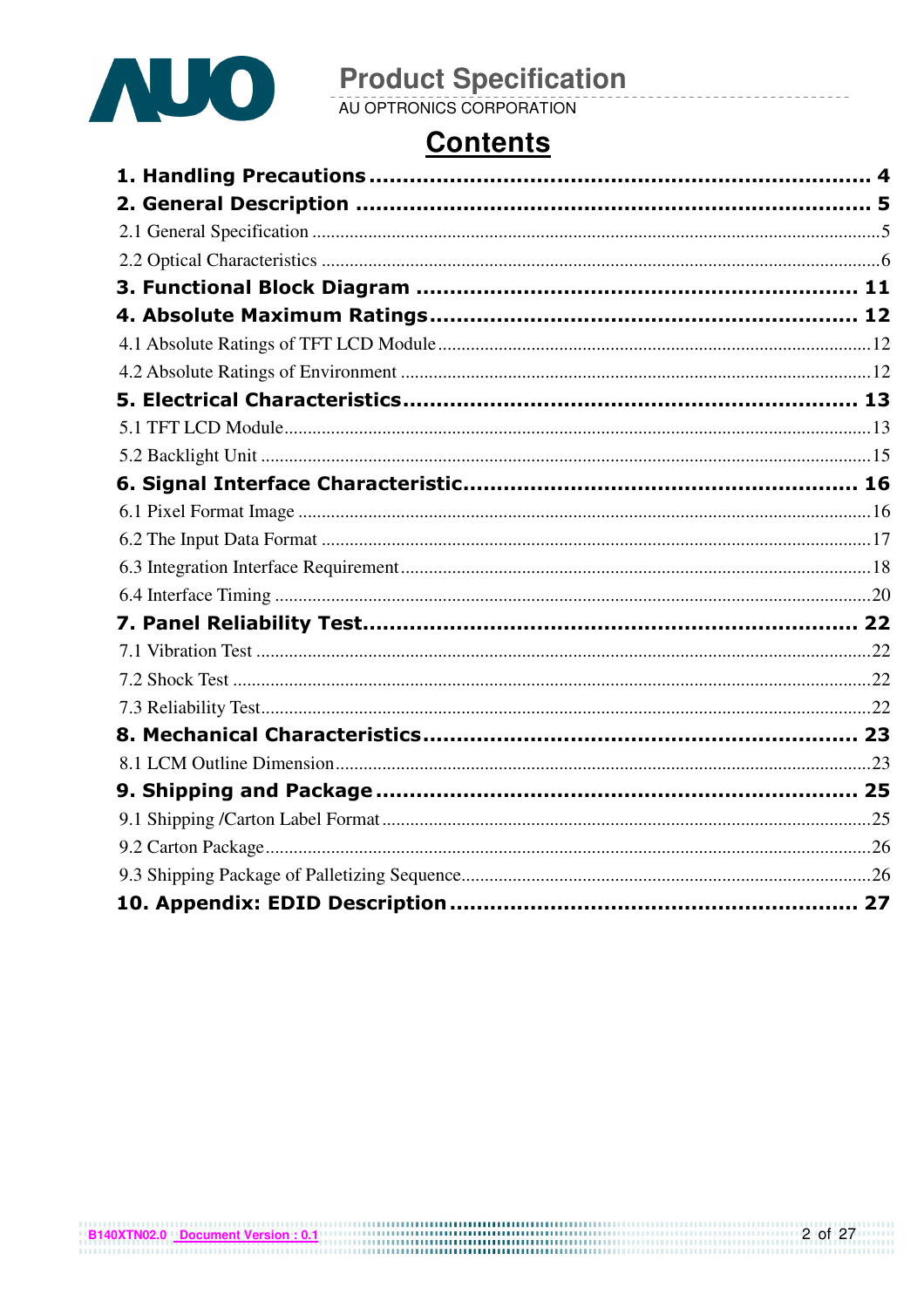

AU OPTRONICS CORPORATION

## **Record of Revision**

| Version and Date<br>Page |            |     | Old description                   | <b>New Description</b> | <b>Remark</b> I |
|--------------------------|------------|-----|-----------------------------------|------------------------|-----------------|
| 10.1                     | 2011/11/09 | All | <b>First Edition for Customer</b> |                        |                 |
|                          |            |     |                                   |                        |                 |

| B140XTN02.0 Document Version: 0.1 |  |
|-----------------------------------|--|
|                                   |  |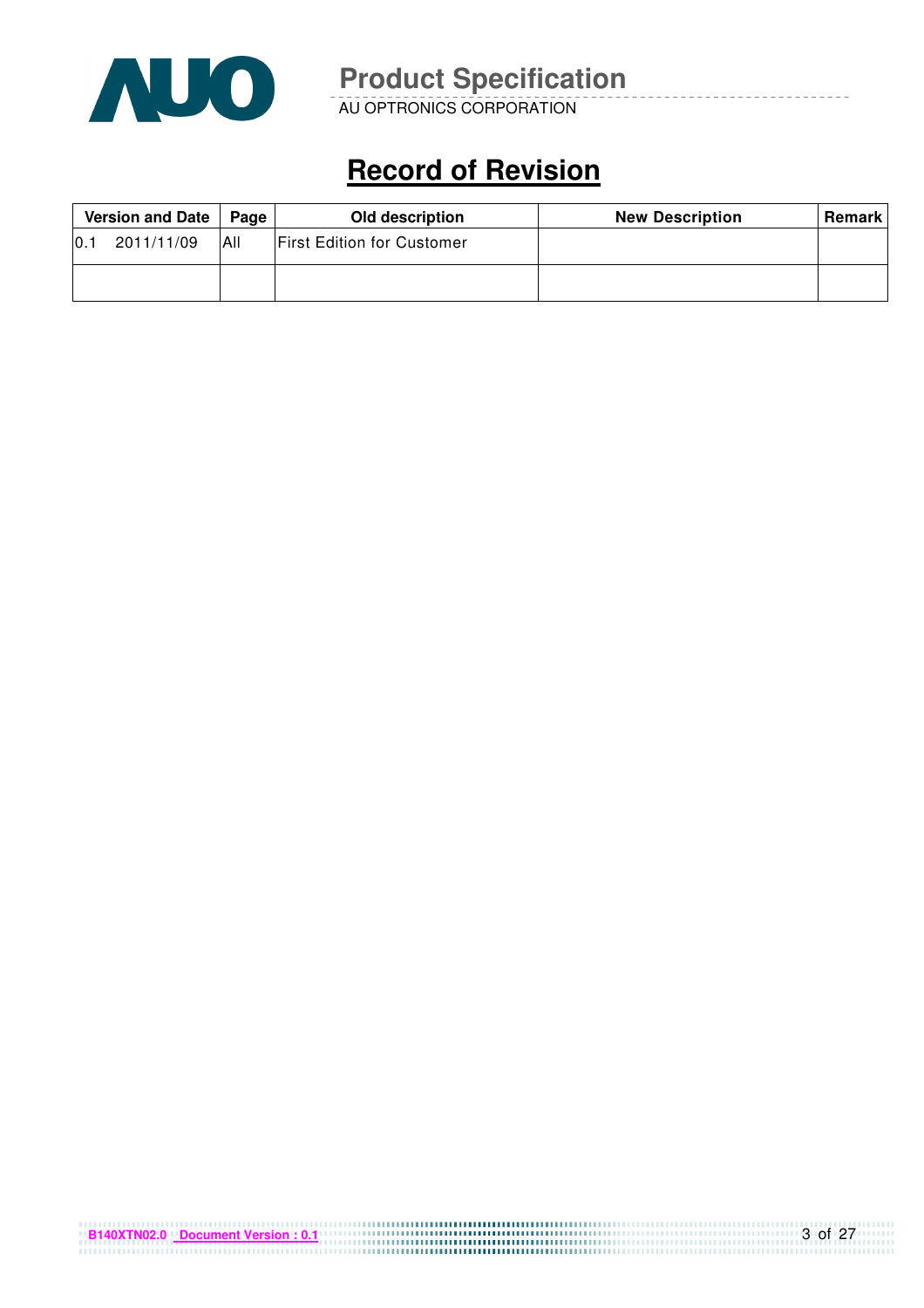

### **1. Handling Precautions**

- 1) Since front polarizer is easily damaged, pay attention not to scratch it.
- 2) Be sure to turn off power supply when inserting or disconnecting from input connector.
- 3) Wipe off water drop immediately. Long contact with water may cause discoloration or spots.
- 4) When the panel surface is soiled, wipe it with absorbent cotton or other soft cloth.
- 5) Since the panel is made of glass, it may break or crack if dropped or bumped on hard surface.
- 6) Since CMOS LSI is used in this module, take care of static electricity and insure human earth when handling.
- 7) Do not open nor modify the Module Assembly.
- 8) Do not press the reflector sheet at the back of the module to any directions.
- 9) At the insertion or removal of the Signal Interface Connector, be sure not to rotate nor tilt the Interface Connector of the TFT Module.
- 11) After installation of the TFT Module into an enclosure (Notebook PC Bezel, for example), do not twist nor bend the TFT Module even momentary. At designing the enclosure, it should be taken into consideration that no bending/twisting forces are applied to the TFT Module from outside. Otherwise the TFT Module may be damaged.
- 12) Small amount of materials having no flammability grade is used in the LCD module. The LCD module should be supplied by power complied with requirements of Limited Power Source (IEC60950 or UL1950), or be applied exemption.
- 13) Disconnecting power supply before handling LCD modules, it can prevent electric shock, DO NOT TOUCH the electrode parts, cables, connectors and LED circuit part of TFT module that a LED light bar build in as a light source of back light unit. It can prevent electronic breakdown.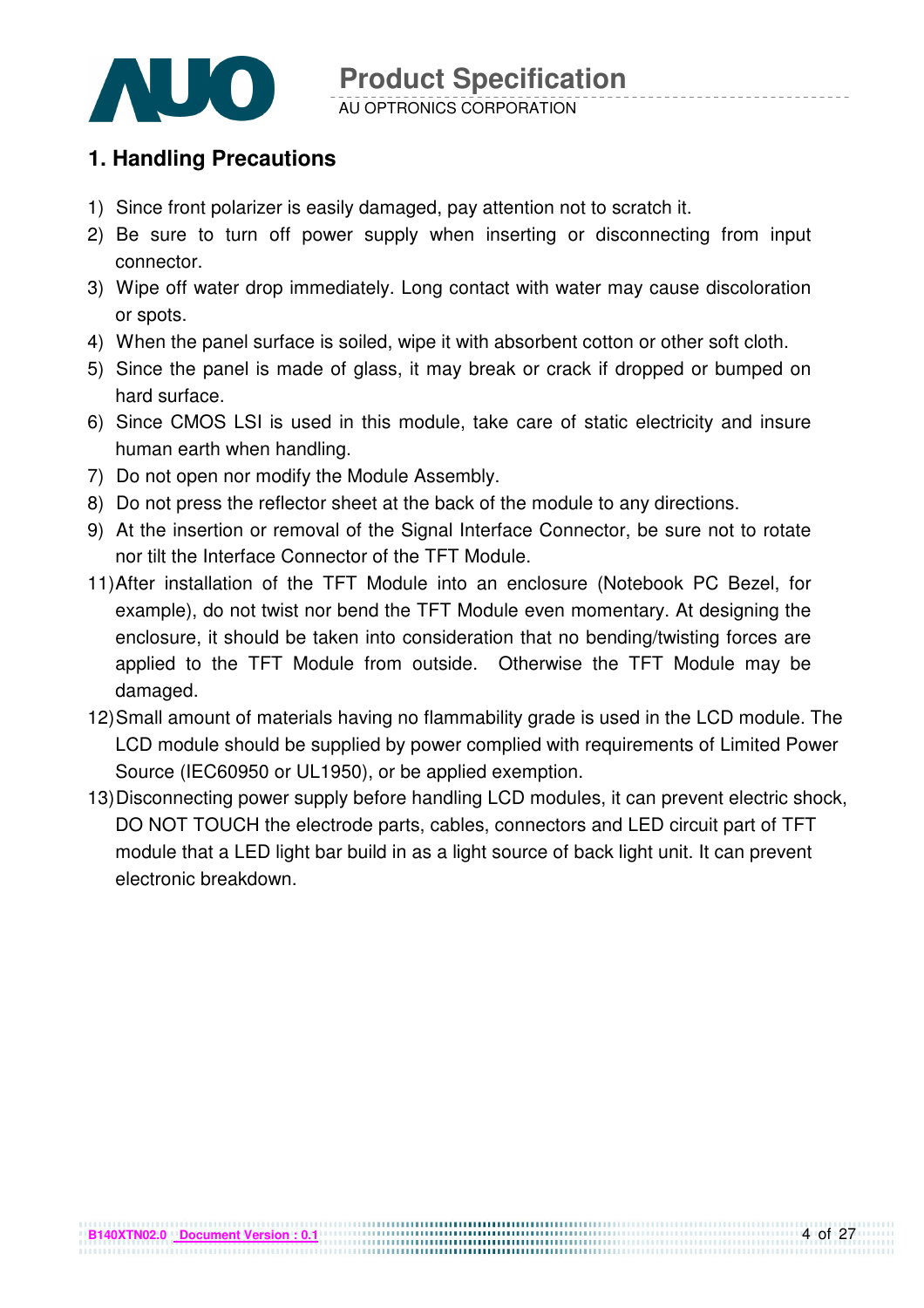

### **2. General Description**

B140XTN02.0 is a Color Active Matrix Liquid Crystal Display composed of a TFT LCD panel, a driver circuit, and LED backlight system. The screen format is intended to support the 16:9 HD, 1366(H) x 768(V) screen and 262k colors (RGB 6-bits data driver) with LED backlight driving circuit. All input signals are LVDS interface compatible.

B140XTN02.0 is designed for a display unit of notebook style personal computer and industrial machine.

### **2.1 General Specification**

The following items are characteristics summary on the table at 25 °C condition:

| <b>Items</b>                                          | <b>Unit</b>          | <b>Specifications</b>                                      |       |       |       |  |  |
|-------------------------------------------------------|----------------------|------------------------------------------------------------|-------|-------|-------|--|--|
| Screen Diagonal                                       | [mm]                 | 354.95                                                     |       |       |       |  |  |
| <b>Active Area</b>                                    | [mm]                 | 309.4 x 173.95                                             |       |       |       |  |  |
| Pixels H x V                                          |                      | 1366 x 3(RGB) x 768                                        |       |       |       |  |  |
| <b>Pixel Pitch</b>                                    | [mm]                 | $0.2265 \times 0.2265$                                     |       |       |       |  |  |
| <b>Pixel Format</b>                                   |                      | R.G.B. Vertical Stripe                                     |       |       |       |  |  |
| Display Mode                                          |                      | <b>Normally White</b>                                      |       |       |       |  |  |
| <b>White Luminance</b><br>(Note: ILED is LED current) | [cd/m <sup>2</sup> ] | 200 typ. (5 points average)<br>170 min. (5 points average) |       |       |       |  |  |
| <b>Luminance Uniformity</b>                           |                      | 1.25 max. $(5 \text{ points})$                             |       |       |       |  |  |
| <b>Contrast Ratio</b>                                 |                      | 500 (typ)                                                  |       |       |       |  |  |
| <b>Response Time</b>                                  | [ms]                 | 8 typ / 16 Max                                             |       |       |       |  |  |
| Nominal Input Voltage VDD                             | [Volt]               | 3.3 typ.                                                   |       |       |       |  |  |
| <b>Power Consumption</b>                              | [Watt]               | 3.2 max. (Include Logic and Blu power)                     |       |       |       |  |  |
| Weight                                                | [Grams]              | 270 max.                                                   |       |       |       |  |  |
| <b>Physical Size</b>                                  |                      |                                                            | Min.  | Typ.  | Max.  |  |  |
| <b>Include bracket</b>                                |                      | Length                                                     | 319.9 | 320.4 | 320.9 |  |  |
|                                                       | [mm]                 | Width                                                      | 204.6 | 205.1 | 205.6 |  |  |
|                                                       |                      | 3.0(Panel Side)<br><b>Thickness</b><br>3.2(PCBA Side)      |       |       |       |  |  |
| <b>Electrical Interface</b>                           |                      | 1 channel LVDS                                             |       |       |       |  |  |
| <b>Glass Thickness</b>                                | [mm]                 | 0.4                                                        |       |       |       |  |  |
| <b>Surface Treatment</b>                              |                      | Glare, Hardness 3H,                                        |       |       |       |  |  |
| <b>Support Color</b>                                  |                      | 262K colors (RGB 6-bit)                                    |       |       |       |  |  |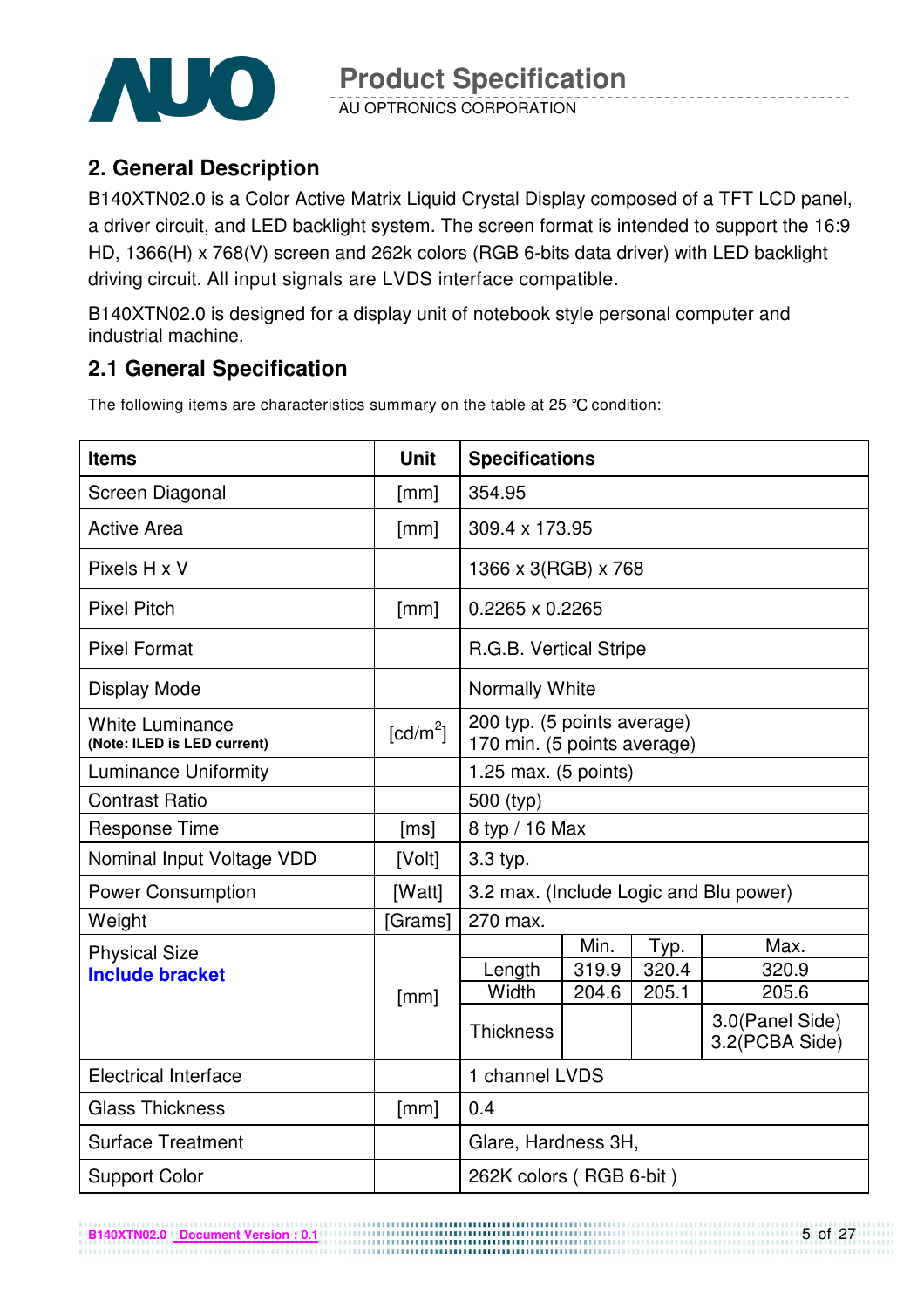

AU OPTRONICS CORPORATION

| Temperature Range Operating | $\mathsf{I}^\circ\mathsf{C}$ | 0 to $+50$             |
|-----------------------------|------------------------------|------------------------|
| Storage (Non-Operating)     | ΰCĪ                          | $-20$ to $+60$         |
| <b>RoHS Compliance</b>      |                              | <b>RoHS Compliance</b> |

### **2.2 Optical Characteristics**

The optical characteristics are measured under stable conditions at 25°C (Room Temperature) :

| Item                           |              | <b>Symbol</b>                  | <b>Conditions</b>                                   | Min.           | Typ.           | Max.           | <b>Unit</b>       | <b>Note</b>    |
|--------------------------------|--------------|--------------------------------|-----------------------------------------------------|----------------|----------------|----------------|-------------------|----------------|
| <b>White Luminance</b>         |              |                                | 5 points average                                    | 170            | 200            | $\blacksquare$ | cd/m <sup>2</sup> | 1, 4, 5.       |
| <b>Viewing Angle</b>           |              | $\theta_{\rm R}$<br>$\theta_L$ | <b>Horizontal</b><br>(Right)<br>$CR = 10$<br>(Left) |                | 45<br>45       |                | degree            |                |
|                                |              | Ψн<br>ΨL                       | <b>Vertical</b><br>(Upper)<br>$CR = 10$<br>(Lower)  |                | 15<br>35       | $\blacksquare$ |                   | 4, 9           |
| Luminance<br><b>Uniformity</b> |              | $\delta_{5P}$                  | <b>5 Points</b>                                     |                | $\blacksquare$ | 1.25           |                   | 1, 3, 4        |
| Luminance<br><b>Uniformity</b> |              | $\delta_{13P}$                 | <b>13 Points</b>                                    |                |                | 1.60           |                   | 2, 3, 4        |
| <b>Contrast Ratio</b>          |              | <b>CR</b>                      |                                                     | 400            | 500            |                |                   | 4, 6           |
| <b>Cross talk</b>              |              | %                              |                                                     |                |                | 4              |                   | 4, 7           |
|                                |              | $\mathsf{T}_\mathsf{r}$        | <b>Rising</b>                                       | $\blacksquare$ | $\overline{2}$ |                |                   |                |
| <b>Response Time</b>           |              | $T_{\rm f}$                    | <b>Falling</b>                                      | $\blacksquare$ | 6              |                | msec              | 4, 8           |
|                                |              | $T_{RT}$                       | <b>Rising + Falling</b>                             |                | 8              | 16             |                   |                |
|                                | <b>Red</b>   | <b>Rx</b>                      |                                                     | <b>TBD</b>     | <b>TBD</b>     | <b>TBD</b>     |                   |                |
|                                |              | <b>Ry</b>                      |                                                     | <b>TBD</b>     | <b>TBD</b>     | <b>TBD</b>     |                   |                |
|                                | <b>Green</b> | Gx                             |                                                     | <b>TBD</b>     | <b>TBD</b>     | <b>TBD</b>     |                   |                |
| Color /<br><b>Chromaticity</b> |              | Gy                             |                                                     | <b>TBD</b>     | <b>TBD</b>     | <b>TBD</b>     |                   |                |
| <b>Coodinates</b>              |              | <b>Bx</b>                      | <b>CIE 1931</b>                                     | <b>TBD</b>     | <b>TBD</b>     | <b>TBD</b>     |                   | $\overline{4}$ |
|                                | <b>Blue</b>  | <b>By</b>                      |                                                     | <b>TBD</b>     | <b>TBD</b>     | <b>TBD</b>     |                   |                |
|                                |              | <b>Wx</b>                      |                                                     | 0.283          | 0.313          | 0.343          |                   |                |
|                                | <b>White</b> | Wy                             |                                                     | 0.299          | 0.329          | 0.359          |                   |                |
| <b>NTSC</b>                    |              | %                              |                                                     |                | 45             |                |                   |                |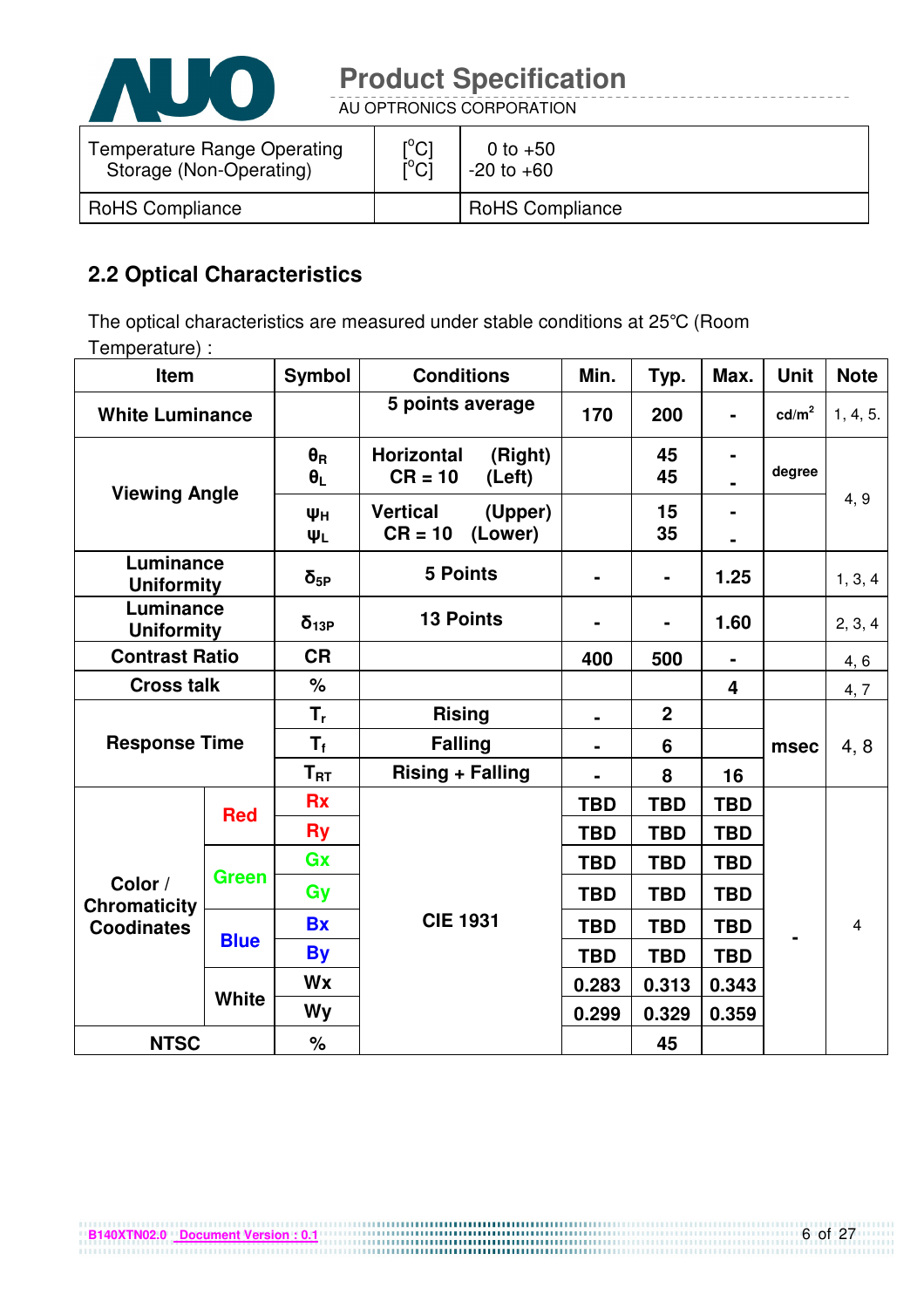

**Note 1**: 5 points position (Ref: Active area)



**Note 2**: 13 points position (Ref: Active area)



**Note 3**: The luminance uniformity of 5 or13 points is defined by dividing the maximum luminance values by the minimum test point luminance

|                         | Maximum Brightness of five points     |
|-------------------------|---------------------------------------|
| $\delta$ W <sub>5</sub> | Minimum Brightness of five points     |
|                         | Maximum Brightness of thirteen points |
| $\delta$ W13            | Minimum Brightness of thirteen points |

#### **Note 4**: Measurement method

The LCD module should be stabilized at given temperature for 30 minutes to avoid abrupt temperature change during measuring. In order to stabilize the luminance, the measurement should be executed after lighting

7 of 27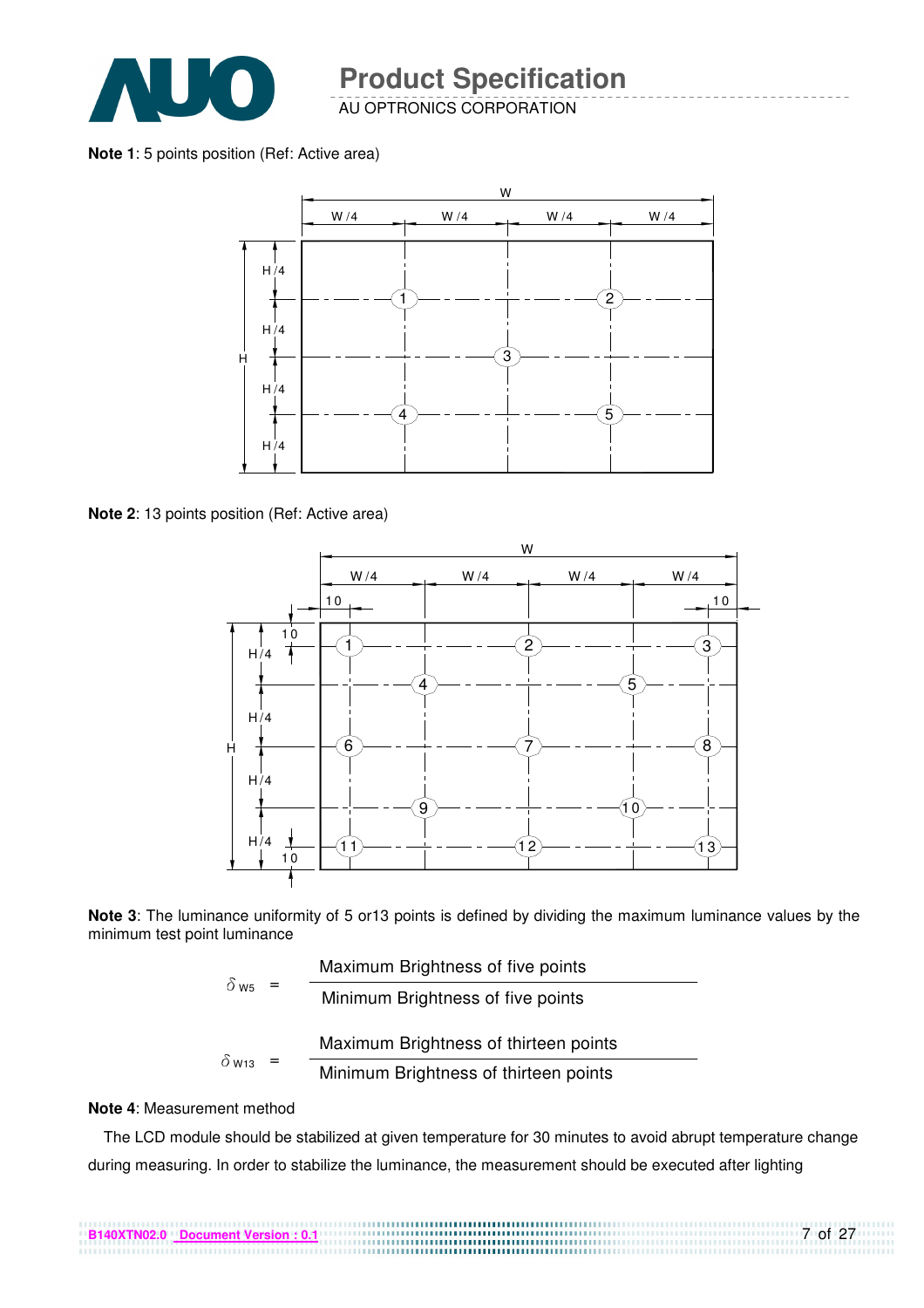

AU OPTRONICS CORPORATION

Backlight for 30 minutes in a stable, windless and dark room, and it should be measured in the center of screen.



Center of the screen

**Note 5** : Definition of Average Luminance of White (Y<sub>1</sub>):

Measure the luminance of gray level 63 at 5 points,  $Y_L = [L (1) + L (2) + L (3) + L (4) + L (5)] / 5$ 

L (x) is corresponding to the luminance of the point X at Figure in Note (1).

#### **Note 6** Definition of contrast ratio:

Contrast ratio is calculated with the following formula.

Contrast ratio  $(CR)$ = Brightness on the "White" state Brightness on the "Black" state

**Note 7** Definition of Cross Talk (CT)

 $CT = |Y_B - Y_A| / Y_A \times 100$  (%)

Where

YA = Luminance of measured location without gray level 0 pattern (cd/m2)

....................................

 $Y_B$  = Luminance of measured location with gray level 0 pattern (cd/m2)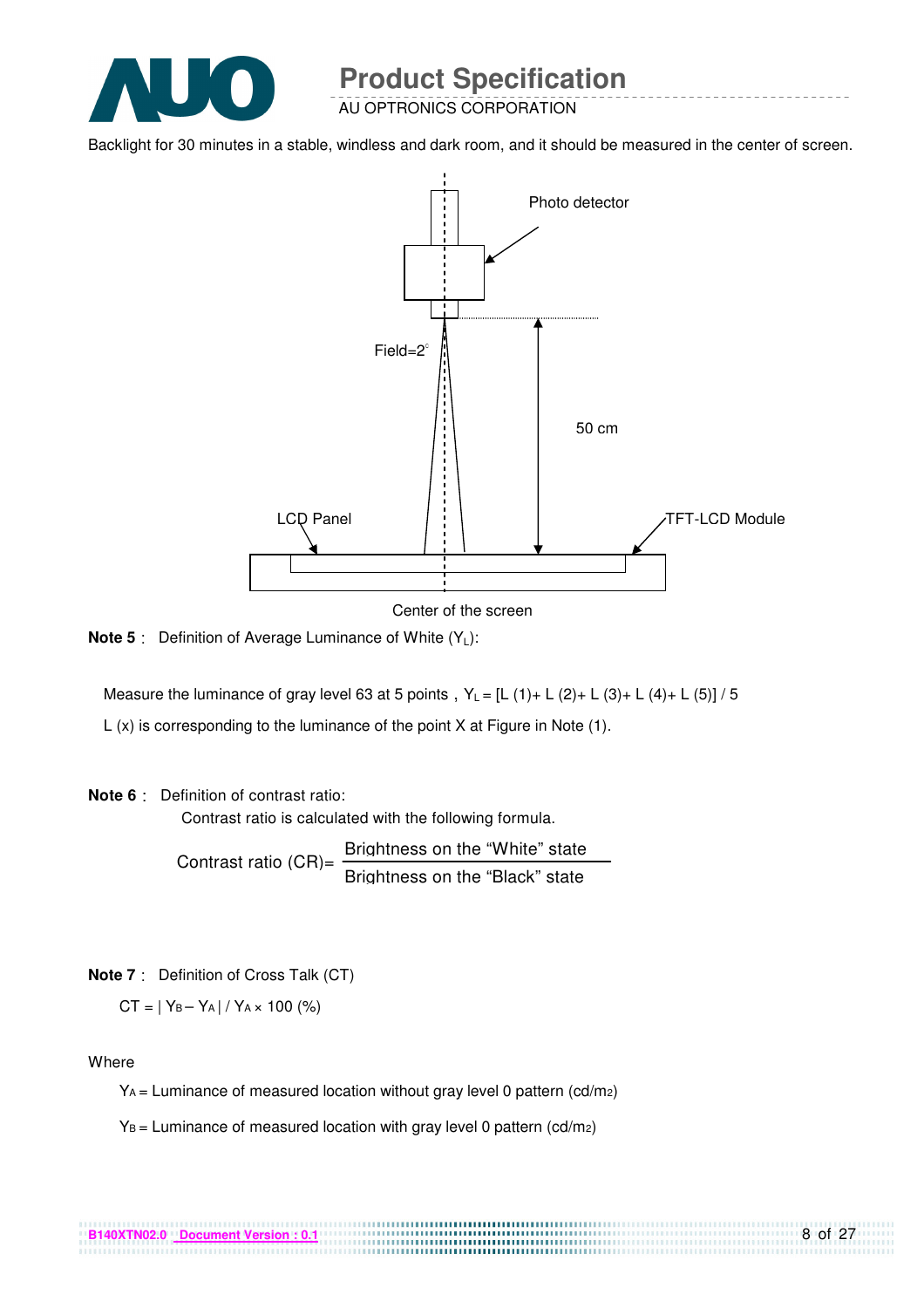

**Note 8**: Definition of response time:

The output signals of BM-7 or equivalent are measured when the input signals are changed from "Black" to "White" (falling time) and from "White" to "Black" (rising time), respectively. The response time interval between the 10% and 90% of amplitudes. Refer to figure as below.



. . . . . . . . . . . . . . . . . . . .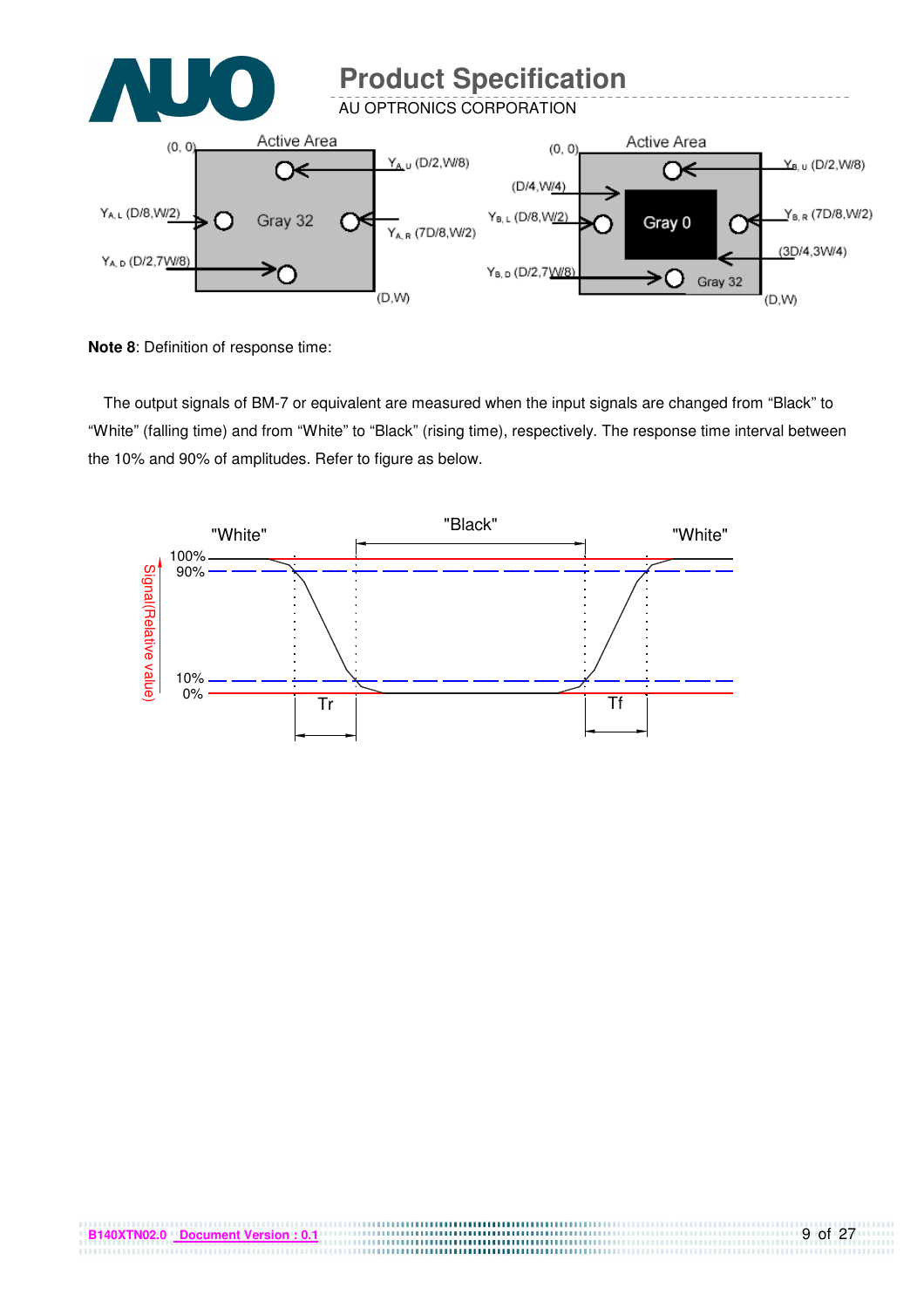

#### **Note 9**. Definition of viewing angle

Viewing angle is the measurement of contrast ratio  $\geq 10$ , at the screen center, over a 180° horizontal and 180° vertical range (off-normal viewing angles). The 180° viewing angle range is broken down as follows; 90° (θ) horizontal left and right and 90° (Φ) vertical, high (up) and low (down). The measurement direction is typically perpendicular to the display surface with the screen rotated about its center to develop the desired measurement viewing angle.

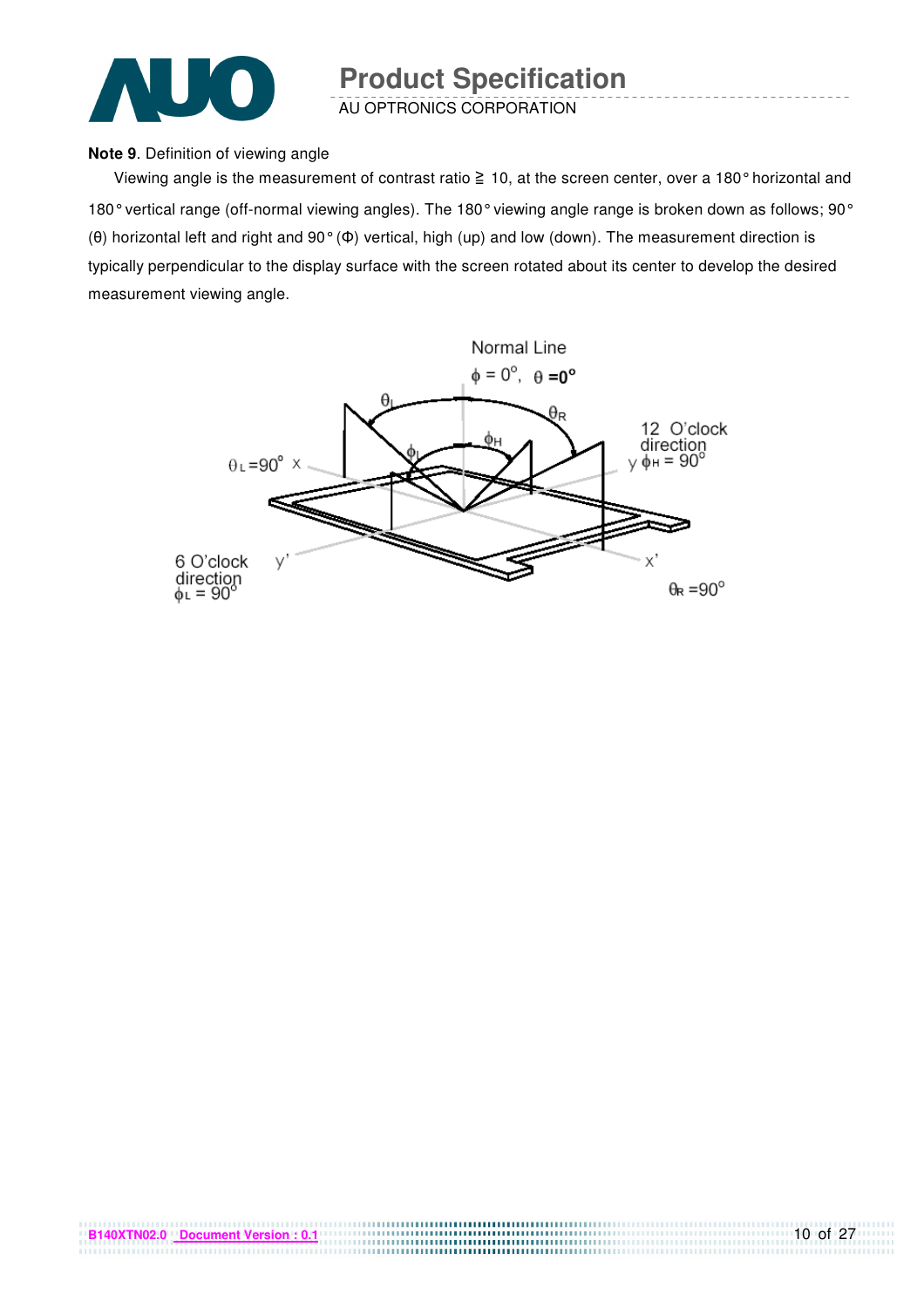

### **3. Functional Block Diagram**

The following diagram shows the functional block of the 14.0 inches wide Color TFT/LCD 40 Pin one channel Module

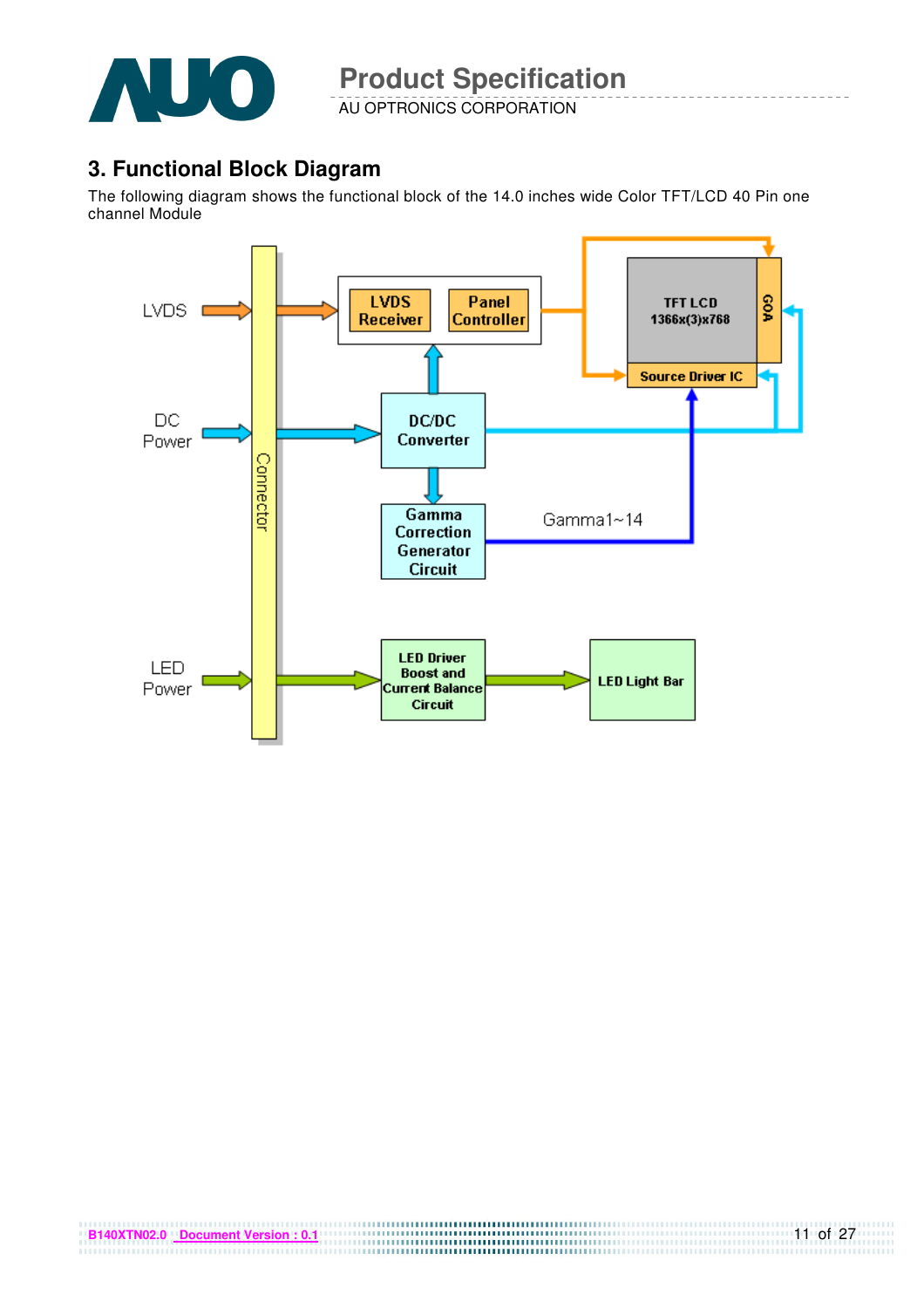

AU OPTRONICS CORPORATION

### **4. Absolute Maximum Ratings**

An absolute maximum rating of the module is as following:

#### **4.1 Absolute Ratings of TFT LCD Module**

| Item                    | Symbol | Min  | Max  | Unit   | <b>Conditions</b> |
|-------------------------|--------|------|------|--------|-------------------|
| Logic/LCD Drive Voltage | Vin    | -0.3 | +4.0 | [Volt] | Note 1 C          |

### **4.2 Absolute Ratings of Environment**

| Item                         | Symbol | Min | Max   | Unit                                    | <b>Conditions</b> |
|------------------------------|--------|-----|-------|-----------------------------------------|-------------------|
| <b>Operating Temperature</b> | TOP    |     | $+50$ | [°C]                                    | Note 4            |
| <b>Operation Humidity</b>    | HOP    |     | 95    | [%RH]                                   | Note 4            |
| Storage Temperature          | TST    | -20 | $+60$ | $\mathsf{I}^\circ\mathsf{C} \mathsf{I}$ | Note 4            |
| <b>Storage Humidity</b>      | HST    |     | 95    | [%RH]                                   | Note 4            |

Note 1: At Ta (25°C)

Note 2: Permanent damage to the device may occur if exceed maximum values

Note 3: LED specification refer to section 5.2

Note 4: For quality performance, please refer to AUO IIS (Incoming Inspection Standard).



.................................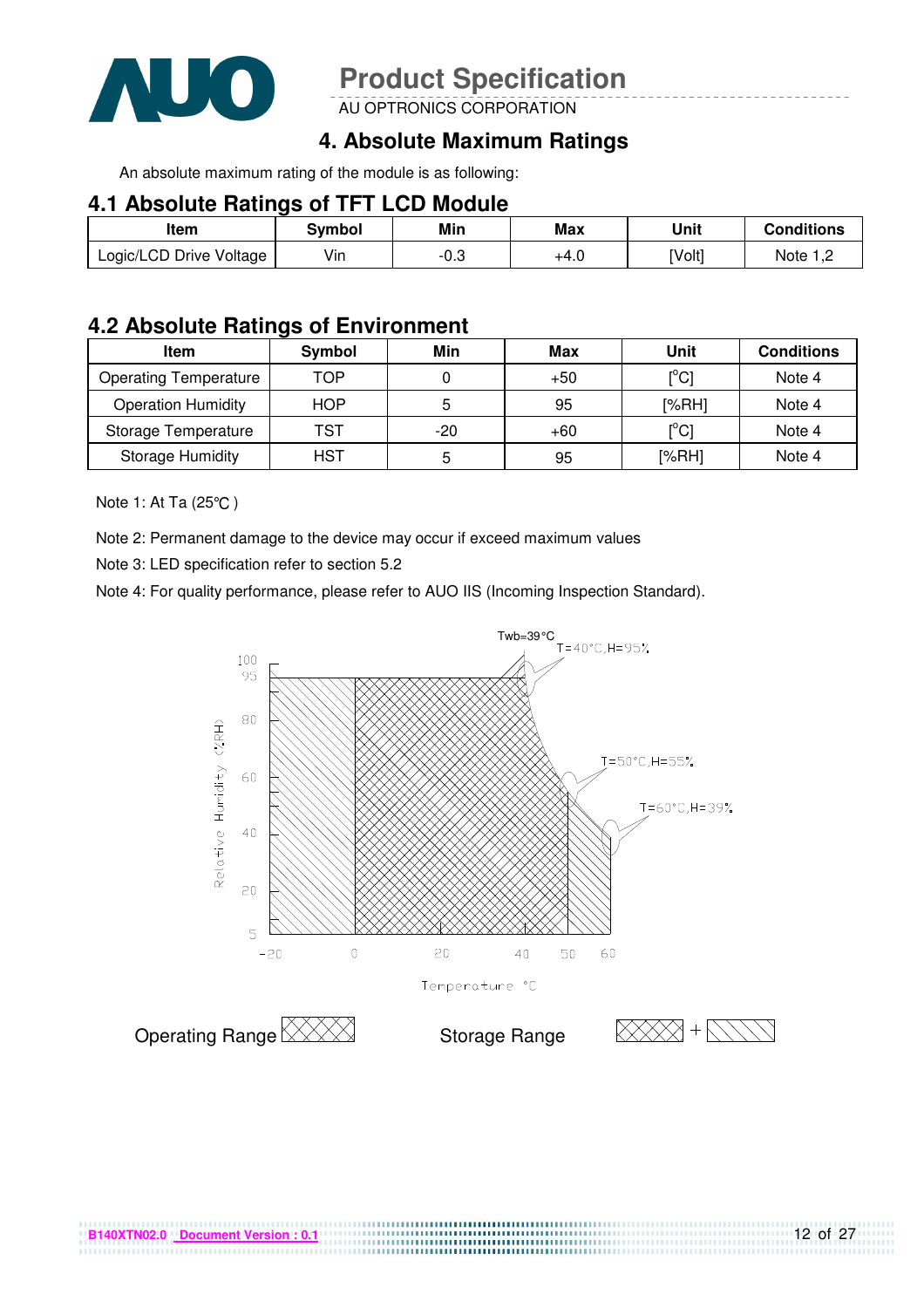AU OPTRONICS CORPORATION

### **5. Electrical Characteristics**

### **5.1 TFT LCD Module**

#### **5.1.1 Power Specification**

Input power specifications are as follows;

The power specification are measured under 25°C and frame frenquency under 60Hz

| <b>Symble</b> | <b>Parameter</b>      | <b>Min</b> | <b>Typ</b> | <b>Max</b> | <b>Units</b> | <b>Note</b> |
|---------------|-----------------------|------------|------------|------------|--------------|-------------|
| <b>VDD</b>    | Logic/LCD Drive       | 3.0        | 3.3        | 3.6        | [Volt]       |             |
|               | Voltage               |            |            |            |              |             |
| <b>PDD</b>    | <b>VDD Power</b>      |            |            | 0.9        | [Watt]       | Note 1      |
| <b>IDD</b>    | <b>IDD Current</b>    |            |            | 333        | [mA]         | Note 1      |
| <b>IRush</b>  | <b>Inrush Current</b> |            |            | 2000       | [mA]         | Note 2      |
| <b>VDDrp</b>  | Allowable             |            |            | 100        | [mV]         |             |
|               | Logic/LCD Drive       |            |            |            | $p-p$        |             |
|               | <b>Ripple Voltage</b> |            |            |            |              |             |

Note 1 : Maximum Measurement Condition : Black Pattern at 3.3V driving voltage. ( $P_{max}=V_{3.3} \times I_{black}$ )

Note 2 : Measure Condition

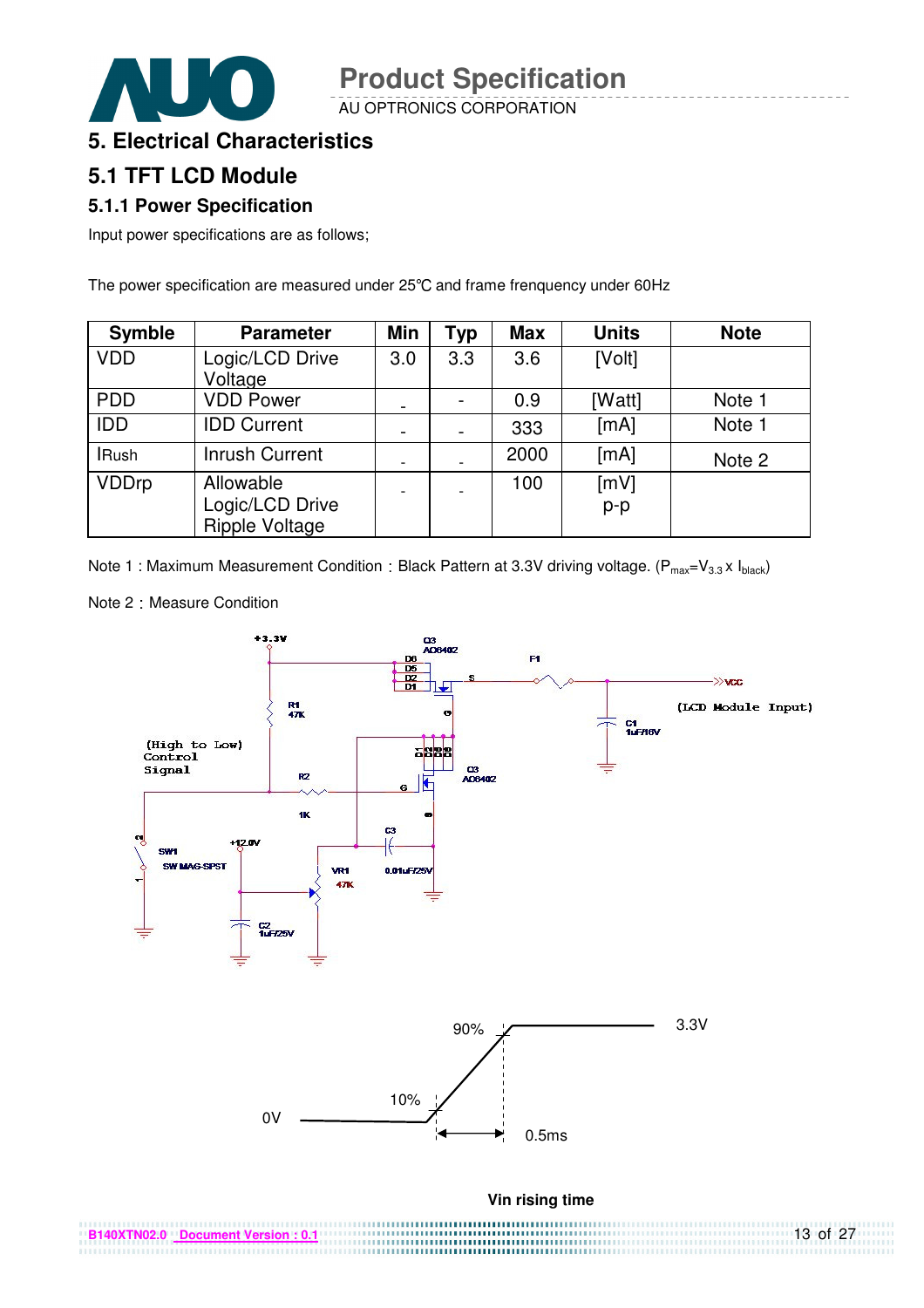

AU OPTRONICS CORPORATION

#### **5.1.2 Signal Electrical Characteristics**

Input signals shall be low or High-impedance state when VDD is off.

| <b>Parameter</b>           | <b>Condition</b>                                 | <b>Min</b> | <b>Max</b> | <b>Unit</b> |
|----------------------------|--------------------------------------------------|------------|------------|-------------|
| $V_{TH}$                   | Differential Input High<br>Threshold (Vcm=+1.2V) |            | 100        | [mV]        |
| $\mathsf{V}_{\mathsf{TL}}$ | Differential Input Low<br>Threshold (Vcm=+1.2V)  | $-100$     |            | [mV]        |
| $V_{ID}$                   | Differential Input<br>Voltage                    | 100        | 600        | [mV]        |
| $\mathsf{V}_{\mathsf{CM}}$ | Differential Input<br>Common Mode Voltage        | 1.125      | 1.375      | [V]         |

Signal electrical characteristics are as follows;

Note: LVDS Signal Waveform

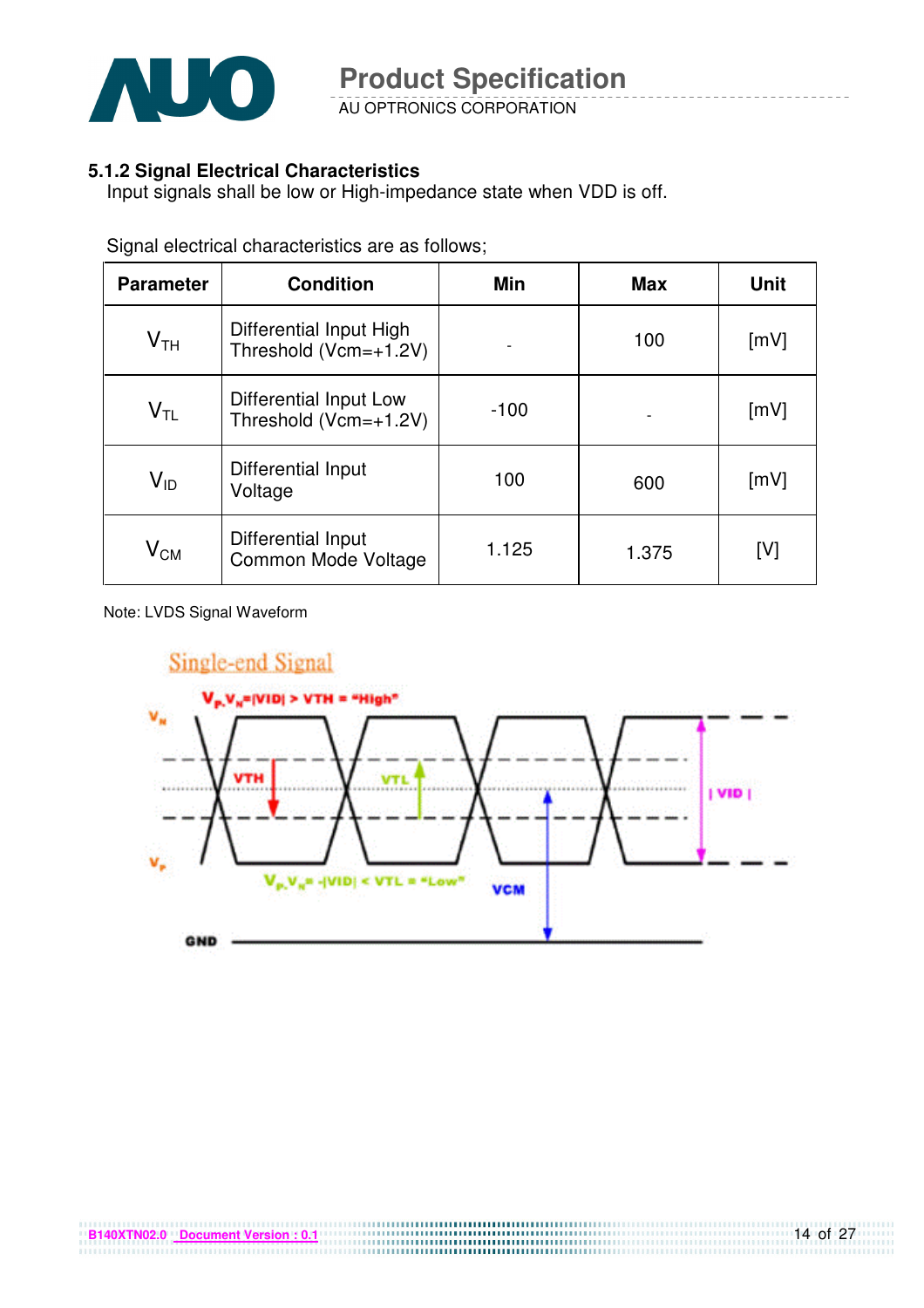

#### **5.2.1 LED characteristics**

**B140XTN02.0 Document Version : 0.1**

| <b>Parameter</b>                      | <b>Symbol</b> | Min                      | <b>Typ</b>               | <b>Max</b>               | <b>Units</b> | <b>Condition</b>              |
|---------------------------------------|---------------|--------------------------|--------------------------|--------------------------|--------------|-------------------------------|
| <b>Backlight Power</b><br>Consumption | <b>PLED</b>   | $\overline{\phantom{0}}$ | $\overline{\phantom{0}}$ | 2.3                      | [Watt]       | (Ta=25°C), Note 1<br>Vin =12V |
| <b>LED Life-Time</b>                  | N/A           | 15,000                   | $\overline{\phantom{0}}$ | $\overline{\phantom{a}}$ | Hour         | $(Ta=25^{\circ}C)$ , Note 2   |

**Note 1:** Calculator value for reference P<sub>LED</sub> = VF (Normal Distribution) \* IF (Normal Distribution) / Efficiency **Note 2:** The LED life-time define as the estimated time to 50% degradation of initial luminous.

#### **5.2.2 Backlight input signal characteristics**

| <b>Parameter</b>                             | <b>Symbol</b>  | <b>Min</b> | <b>Typ</b> | <b>Max</b> | <b>Units</b> | <b>Remark</b>          |
|----------------------------------------------|----------------|------------|------------|------------|--------------|------------------------|
| <b>LED Power Supply</b>                      | <b>VLED</b>    | 6.0        | 12.0       | 21.0       | [Volt]       |                        |
| <b>LED Enable Input</b><br><b>High Level</b> | <b>VLED EN</b> | 2.5        |            | 5.5        | [Volt]       |                        |
| <b>LED Enable Input</b><br>Low Level         |                |            |            | 0.8        | [Volt]       | Define as              |
| <b>PWM Logic Input</b><br><b>High Level</b>  |                | 2.5        |            | 5.0        | [Volt]       | Connector<br>Interface |
| <b>PWM Logic Input</b><br>Low Level          | <b>VPWM EN</b> |            |            | 0.8        | [Volt]       | $(Ta=25^{\circ}C)$     |
| <b>PWM Input Frequency</b>                   | <b>FPWM</b>    | 700        | 1K         | 2K         | Hz           |                        |
| <b>PWM Duty Ratio</b>                        | Duty           | 5          |            | 100        | $\%$         |                        |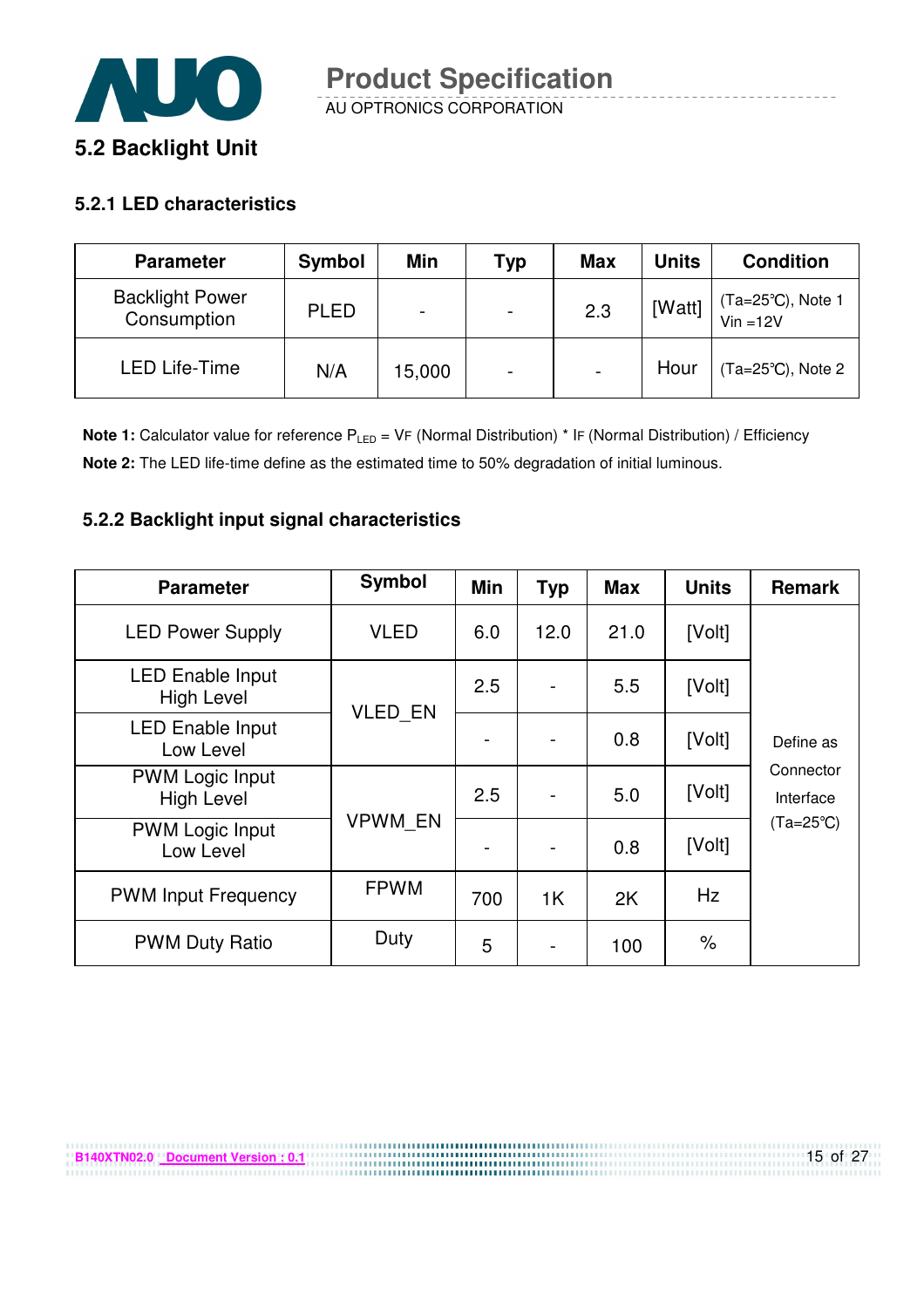

AU OPTRONICS CORPORATION **Product Specification** 

### **6. Signal Interface Characteristic**

### **6.1 Pixel Format Image**

Following figure shows the relationship of the input signals and LCD pixel format.

**B140XTN02.0** Document Version : 0.1

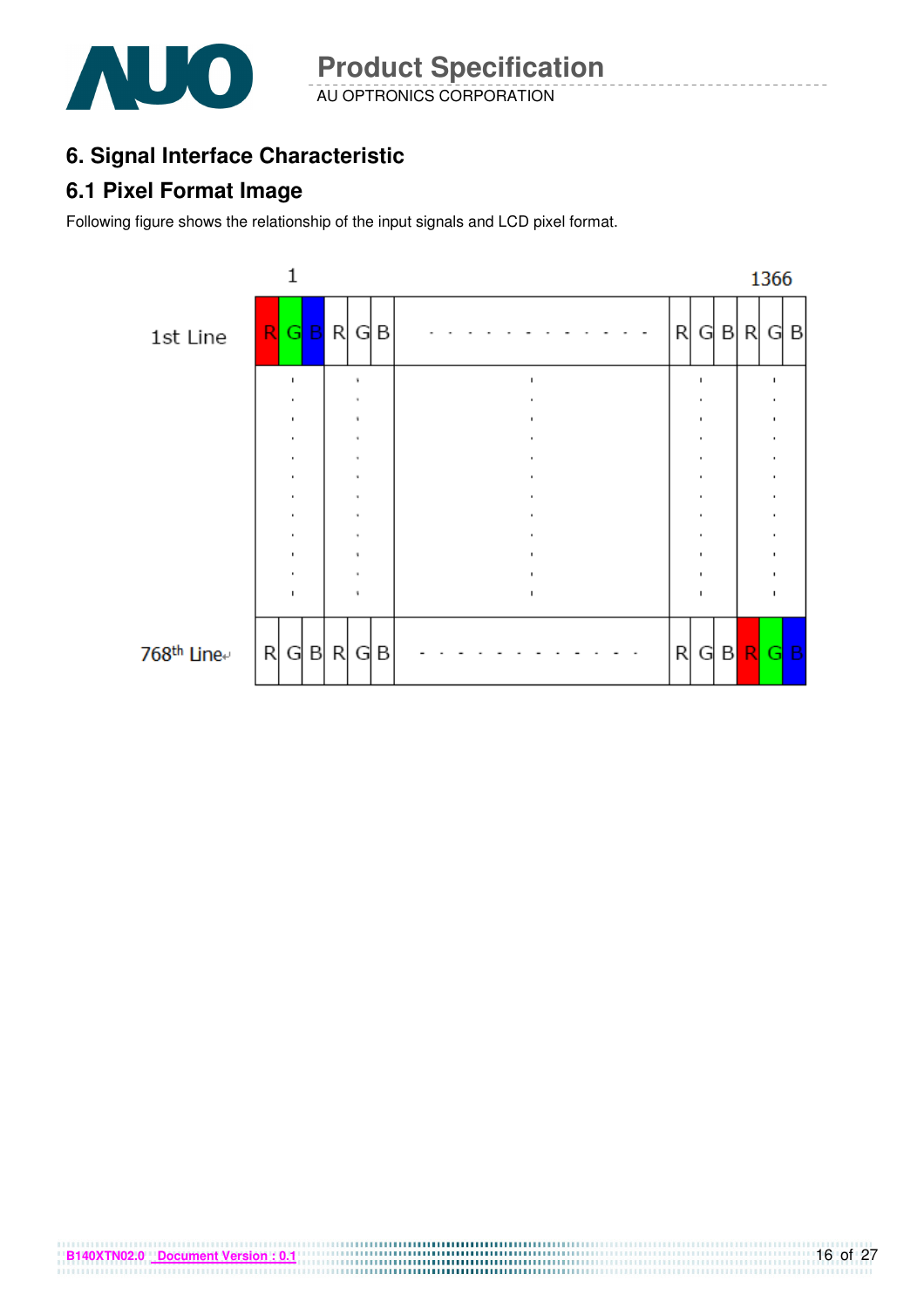

AU OPTRONICS CORPORATION

### **6.2 The Input Data Format**



| <b>Signal Name</b>     | <b>Description</b>                      |                                                  |
|------------------------|-----------------------------------------|--------------------------------------------------|
| R <sub>5</sub>         | Red Data 5 (MSB)                        | Red-pixel Data                                   |
| R <sub>4</sub>         | Red Data 4                              | Each red pixel's brightness data consists of     |
| R <sub>3</sub>         | Red Data 3                              | these 6 bits pixel data.                         |
| R <sub>2</sub>         | Red Data 2                              |                                                  |
| R1                     | Red Data 1                              |                                                  |
| R <sub>0</sub>         | Red Data 0 (LSB)                        |                                                  |
|                        | Red-pixel Data                          |                                                  |
| G <sub>5</sub>         | Green Data 5 (MSB)                      | Green-pixel Data                                 |
| G4                     | Green Data 4                            | Each green pixel's brightness data consists of   |
| G <sub>3</sub>         | Green Data 3                            | these 6 bits pixel data.                         |
| G <sub>2</sub>         | Green Data 2                            |                                                  |
| G <sub>1</sub>         | Green Data 1                            |                                                  |
| G <sub>0</sub>         | Green Data 0 (LSB)                      |                                                  |
|                        | Green-pixel Data                        |                                                  |
| <b>B5</b>              | Blue Data 5 (MSB)                       | <b>Blue-pixel Data</b>                           |
| <b>B4</b>              | Blue Data 4                             | Each blue pixel's brightness data consists of    |
| B <sub>3</sub>         | <b>Blue Data 3</b>                      | these 6 bits pixel data.                         |
| <b>B2</b><br><b>B1</b> | <b>Blue Data 2</b>                      |                                                  |
| B <sub>0</sub>         | <b>Blue Data 1</b><br>Blue Data 0 (LSB) |                                                  |
|                        |                                         |                                                  |
|                        | <b>Blue-pixel Data</b>                  |                                                  |
| <b>RxCLKIN</b>         | Data Clock                              | The signal is used to strobe the pixel data and  |
|                        |                                         | DE signals. All pixel data shall be valid at the |
|                        |                                         | falling edge when the DE signal is high.         |
| DE                     | <b>Display Timing</b>                   | This signal is strobed at the falling edge of    |
|                        |                                         | RxCLKIN. When the signal is high, the pixel data |
|                        |                                         | shall be valid to be displayed.                  |
| VS<br><b>HS</b>        | <b>Vertical Sync</b>                    | The signal is synchronized to RxCLKIN.           |
|                        | <b>Horizontal Sync</b>                  | The signal is synchronized to RxCLKIN.           |

Note: Output signals from any system shall be low or High-impedance state when VDD is off.

**B140XTN02.0 Document Version : 0.1**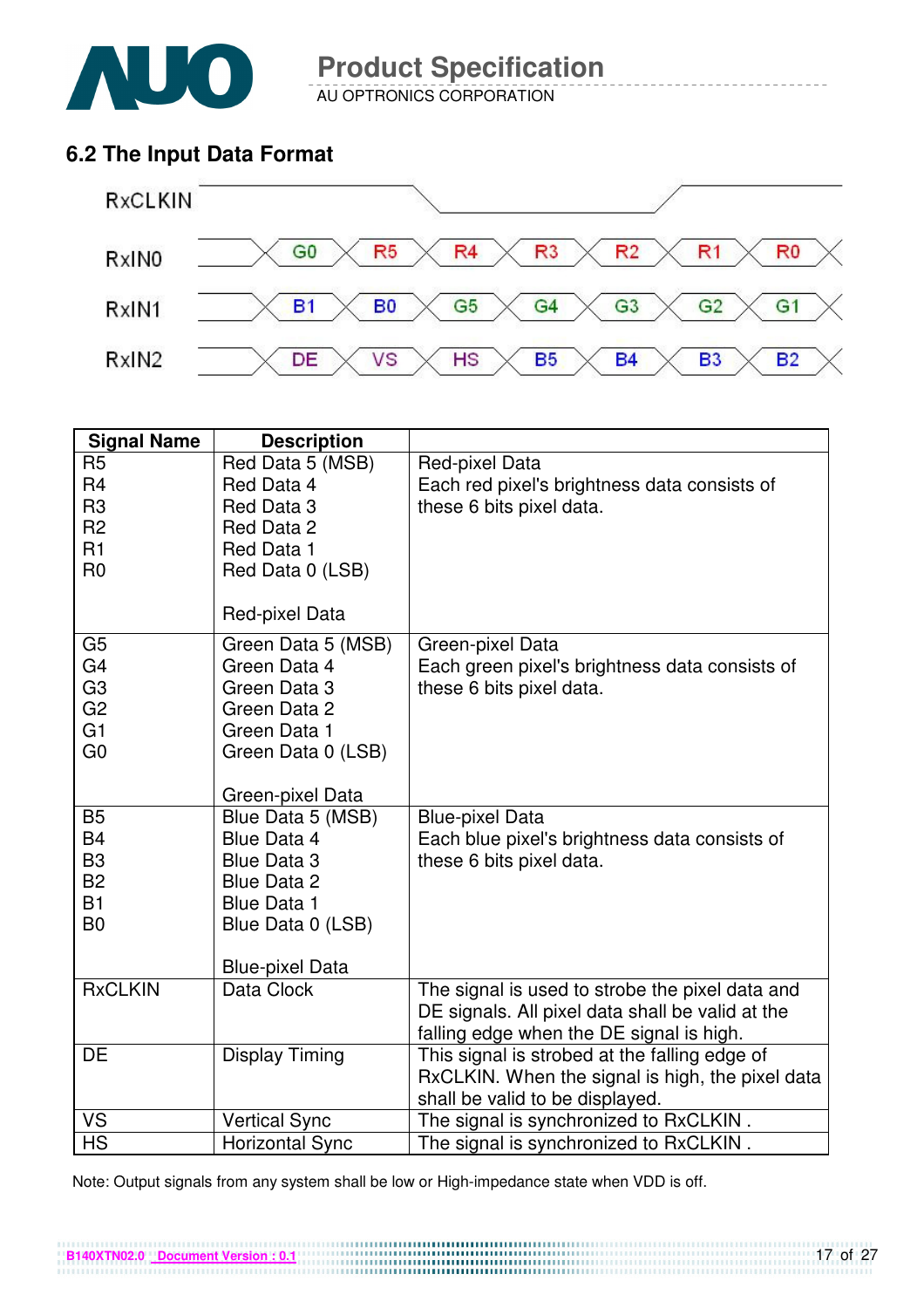

### **6.3 Integration Interface Requirement**

#### **6.3.1 Connector Description**

Physical interface is described as for the connector on module.

These connectors are capable of accommodating the following signals and will be following components.

| <b>Connector Name / Designation</b> | <b>For Signal Connector</b> |
|-------------------------------------|-----------------------------|
| Manufacturer                        | <b>STM</b>                  |
| Type / Part Number                  | <b>MSAK24025p40</b>         |
| <b>Mating Housing/Part Number</b>   | PK24025P40                  |

#### **6.3.2 Pin Assignment**

LVDS is a differential signal technology for LCD interface and high speed data transfer device.

|                |                    | <b>B140XTN02.0</b>                            |
|----------------|--------------------|-----------------------------------------------|
| Pin            | <b>Signal</b>      | <b>Description</b>                            |
| 1              | <b>NC</b>          | No Connection (Reserve)                       |
| $\overline{2}$ | <b>VDD</b>         | PowerSupply, 3.3V(typical)                    |
| 3              | <b>VDD</b>         | PowerSupply, 3.3V(typical)                    |
| 4              | <b>DVDD</b>        | DDC 3.3Vpower                                 |
| 5              | <b>NC</b>          | No Connection (Reserve)                       |
| 6              | <b>SCL</b>         | <b>DDC Clock</b>                              |
| 7              | <b>SDA</b>         | <b>DDC</b> Data                               |
| 8              | Rin0-              | -LVDS differential data input(R0-R5,G0)       |
| 9              | $Rin0+$            | +LVDS differential data input(R0-R5,G0)       |
| 10             | <b>GND</b>         | Ground                                        |
| 11             | Rin1-              | -LVDS differential data input(G1-G5,B0-B1)    |
| 12             | $Rin1+$            | +LVDS differential data input(G1-G5,B0-B1)    |
| 13             | <b>GND</b>         | Ground                                        |
| 14             | Rin <sub>2</sub> - | -LVDS differential data input(B2-B5,HS,VS,DE) |
| 15             | $Rin2+$            | +LVDS differential data input(B2-B5,HS,VS,DE) |
| 16             | <b>GND</b>         | Ground                                        |
| 17             | CIkIN-             | -LVDS differential clock input                |
| 18             | CIkIN+             | +LVDS differential clock input                |
| 19             | <b>NC</b>          | No Connection (Reserve)                       |
| 20             | <b>NC</b>          | No Connection (Reserve)                       |
| 21             | <b>NC</b>          | No Connection (Reserve)                       |
| 22             | <b>GND</b>         | Ground                                        |
| 23             | <b>NC</b>          | No Connection (Reserve)                       |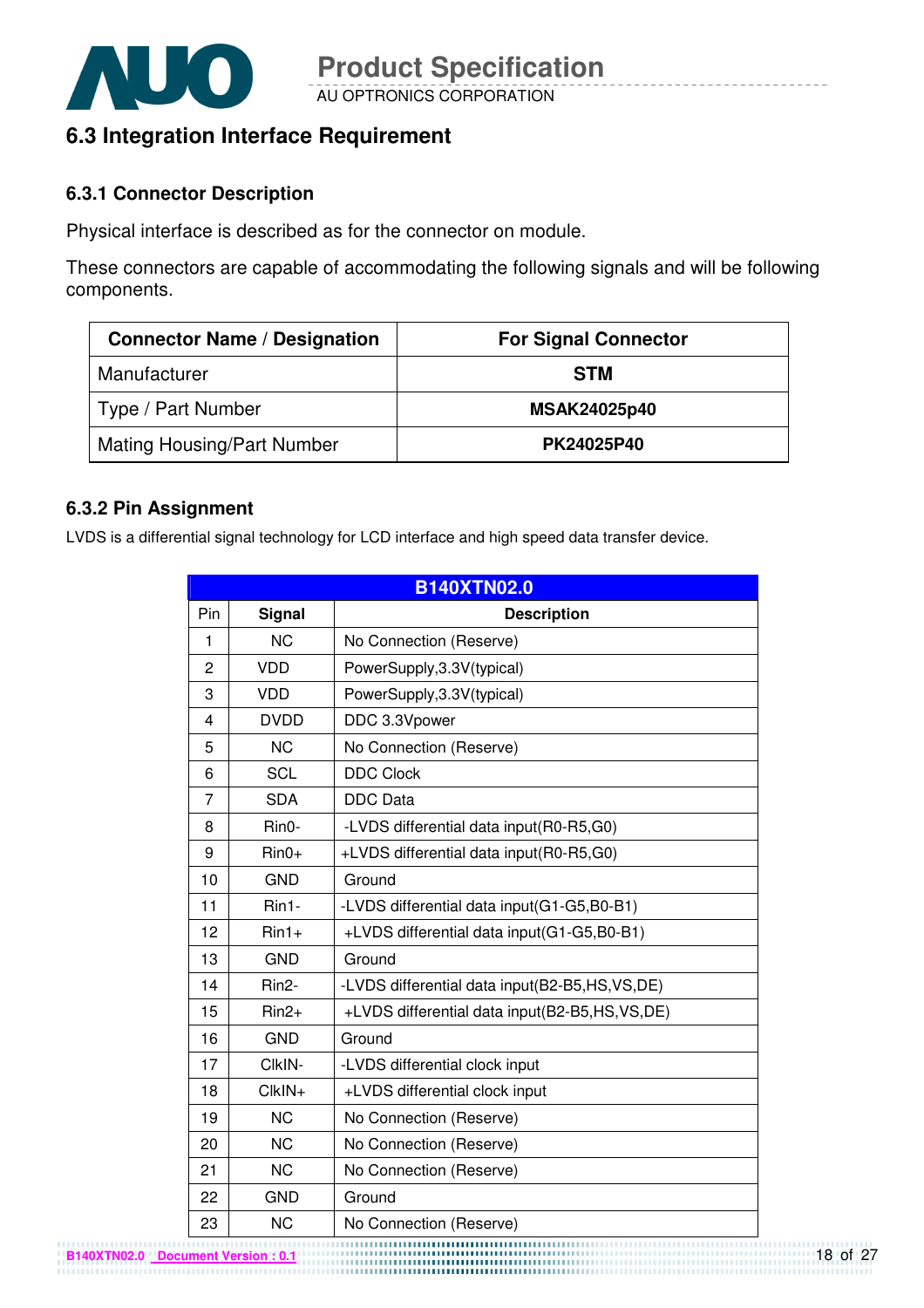

AU OPTRONICS CORPORATION

| 24 | <b>NC</b>       | No Connection (Reserve)   |
|----|-----------------|---------------------------|
| 25 | GND             | Ground-Shield             |
| 26 | <b>NC</b>       | No Connection (Reserve)   |
| 27 | <b>NC</b>       | No Connection (Reserve)   |
| 28 | GND             | Ground-Shield             |
| 29 | <b>NC</b>       | No Connection (Reserve)   |
| 30 | NC.             | No Connection (Reserve)   |
| 31 | VLED_GND        | <b>LED Ground</b>         |
| 32 | <b>VLED GND</b> | <b>LED Ground</b>         |
| 33 | <b>VLED GND</b> | <b>LED Ground</b>         |
| 34 | <b>NC</b>       | No Connection (Reserve)   |
| 35 | <b>PWM</b>      | System PWM Signal Input   |
| 36 | LED EN          | LED enable pin(+3V Input) |
| 37 | <b>NC</b>       | No Connection (Reserve)   |
| 38 | VLED            | LED Power Supply 6V-21V   |
| 39 | <b>VLED</b>     | LED Power Supply 6V-21V   |
| 40 | VLED            | LED Power Supply 6V-21V   |



Note1: Input signals shall be low or High-impedance state when VDD is off.

**B140XTN02.0 Document Version : 0.1**

19 of 27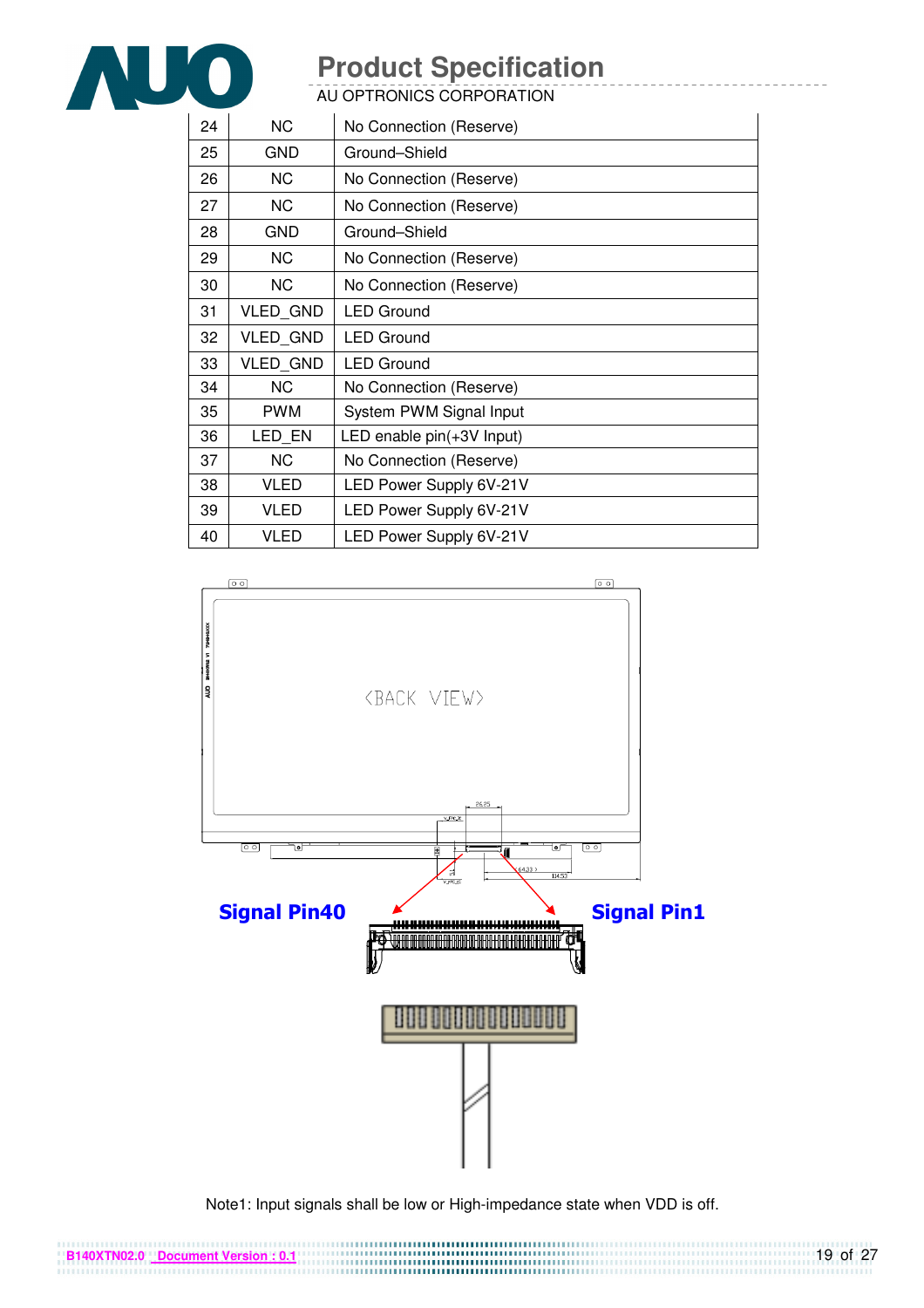

### **6.4.1 Timing Characteristics**

Basically, interface timings should match the 1366 x 768 /60Hz manufacturing guide line timing.

| <b>Parameter</b>                  |                 | Symbol                     | Min.       | Typ. | Max.                          | Unit       |
|-----------------------------------|-----------------|----------------------------|------------|------|-------------------------------|------------|
| <b>Frame Rate</b>                 |                 |                            | TBD<br>60  |      | Hz                            |            |
| <b>Clock frequency</b>            |                 | 1/ $T_{\text{Clock}}$      | ۰          | TBD  | 80                            | <b>MHz</b> |
|                                   | <b>Period</b>   | $\mathsf{T}_{\mathsf{V}}$  | <b>TBD</b> | TBD  | TBD                           |            |
| <b>Vertical</b><br><b>Section</b> | <b>Active</b>   | $T_{VD}$                   | 768        |      | $T_{Line}$                    |            |
|                                   | <b>Blanking</b> | $T_{VB}$                   | <b>TBD</b> | ۰    | TBD                           |            |
|                                   | <b>Period</b>   | $\mathbf{T}_{\mathsf{H}}$  | <b>TBD</b> | ۰    | <b>TBD</b>                    |            |
| <b>Horizontal</b>                 | <b>Active</b>   | $T_{HD}$                   | 1366       |      | $\mathsf{T}_{\mathsf{Clock}}$ |            |
| <b>Section</b>                    | <b>Blanking</b> | $\mathsf{T}_{\mathsf{HB}}$ | TBD        | ۰    | TBD                           |            |

Note : DE mode only

#### **6.4.2 Timing diagram**

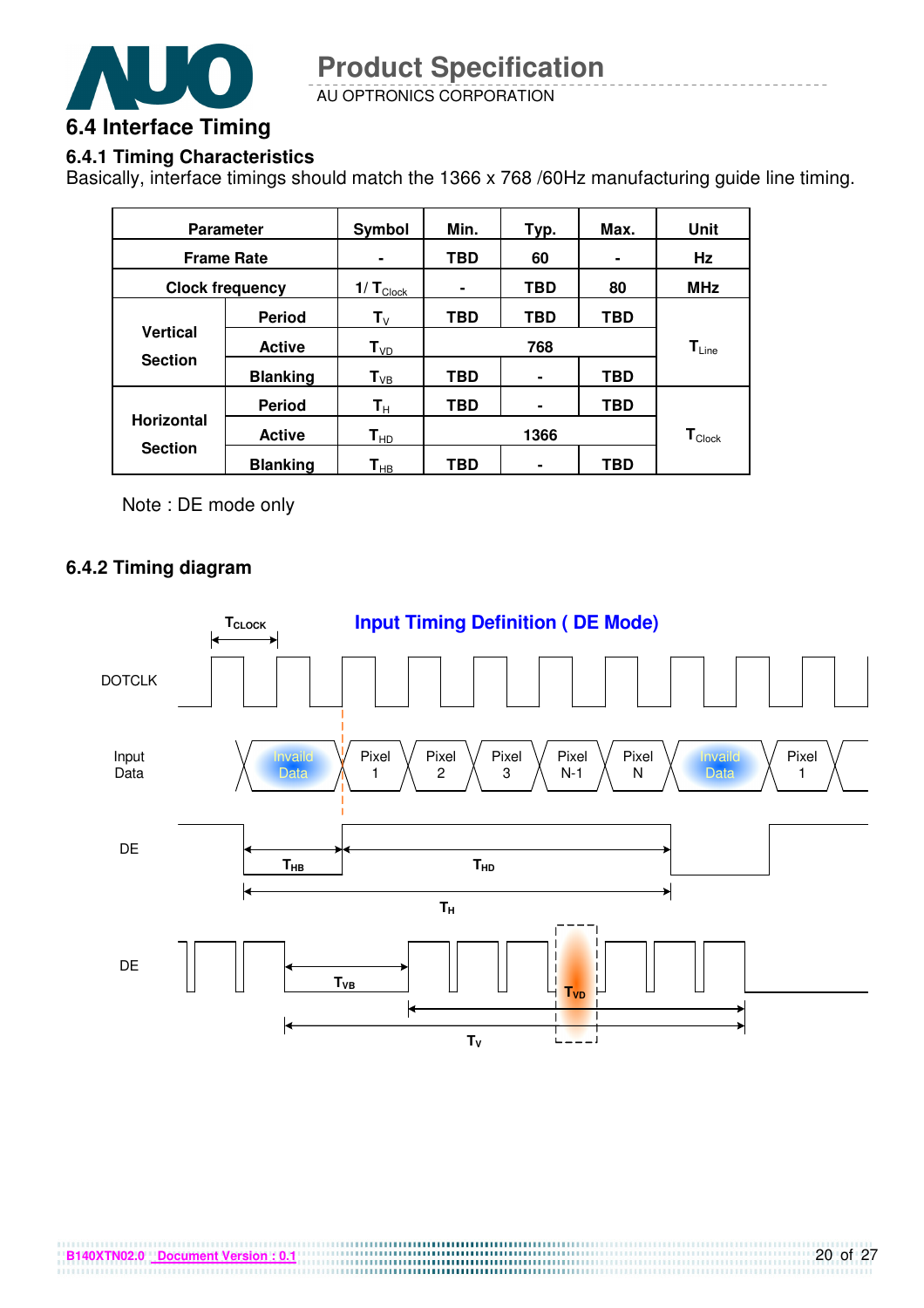

#### **6.5 Power ON/OFF Sequence**

Power on/off sequence is as follows. Interface signals and LED on/off sequence are also shown in the chart. Signals from any system shall be Hi-Z state or low level when VDD is off



When the adapter is hot plugged, the backlight power supply sequence is shown as below.

|                                                        | Adapter Mode |                                    |       |  |
|--------------------------------------------------------|--------------|------------------------------------|-------|--|
| VLED<br>(Backlight power supply)<br>(Adapter Hot Plug) | 90%          | 10%<br>-10%<br><b>Battery Mode</b> | T 90% |  |

| <b>Power Sequence Timing</b> |           |      |      |              |  |  |
|------------------------------|-----------|------|------|--------------|--|--|
|                              | Value     |      |      |              |  |  |
| <b>Parameter</b>             | Min.      | Typ. | Max. | <b>Units</b> |  |  |
| <b>T1</b>                    | 0.5       |      | 10   |              |  |  |
| T <sub>2</sub>               | 0         |      | 50   |              |  |  |
| T <sub>3</sub>               | 200       |      | ۰    |              |  |  |
| <b>T4</b>                    | 200       |      |      |              |  |  |
| T <sub>5</sub>               | $\pmb{0}$ |      | 50   |              |  |  |
| T <sub>6</sub>               | $\pmb{0}$ |      | 10   |              |  |  |
| T7                           | 500       | ٠    |      |              |  |  |
| T <sub>8</sub>               | 10        |      |      | ms           |  |  |
| T <sub>9</sub>               | 10        |      |      |              |  |  |
| <b>T10</b>                   | 10        |      |      |              |  |  |
| <b>T11</b>                   | 10        |      |      |              |  |  |
| T <sub>12</sub>              | 0.5       |      | 10   |              |  |  |
| T <sub>13</sub>              | $1^*$     |      | ۰    |              |  |  |
| T14                          | $1^*$     |      |      |              |  |  |

\*Note : If Seamless change, T13 & T14 = 5 x TPWM  $(TPWM = 1/PWM$  Frequency)

**B140XTN02.0 Document Version : 0.1**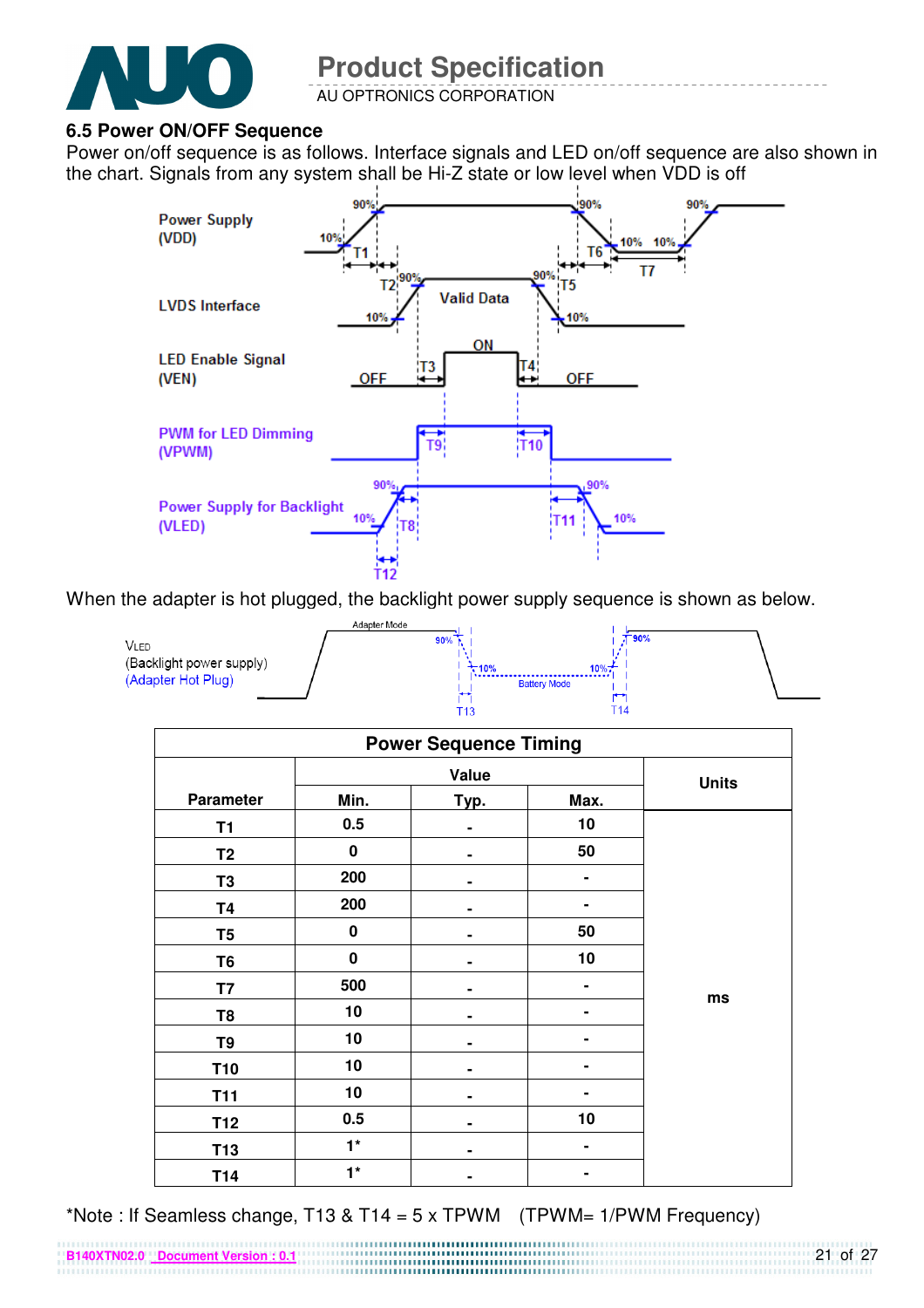

### **7. Panel Reliability Test**

### **7.1 Vibration Test**

**Test Spec:** 

- **•** Test method: Non-Operation
- Acceleration: 1.5 G
- Frequency: 10 500Hz Random
- Sweep: 30 Minutes each Axis (X, Y, Z)

### **7.2 Shock Test**

**Test Spec:** 

- **•** Test method: Non-Operation
- Acceleration: 220 G, Half sine wave
- Active time: 2 ms
- Pulse: X, Y, Z .one time for each side

### **7.3 Reliability Test**

| <b>Items</b>                                | <b>Required Condition</b>                       | <b>Note</b> |
|---------------------------------------------|-------------------------------------------------|-------------|
| <b>Temperature</b><br><b>Humidity Bias</b>  | Ta= 40°C, 90%RH, 300h                           |             |
| <b>High Temperature</b><br><b>Operation</b> | Ta= $50^{\circ}$ C, Dry, 300h                   |             |
| <b>Low Temperature</b><br><b>Operation</b>  | Ta= 0°C, 300h                                   |             |
| <b>High Temperature</b><br><b>Storage</b>   | Ta= 60°C, 35%RH, 300h                           |             |
| <b>Low Temperature</b><br><b>Storage</b>    | Ta= -20°C, 50%RH, 250h                          |             |
| <b>Thermal Shock</b><br>Test                | Ta=-20°Cto 60°C, Duration at 30 min, 100 cycles |             |
| <b>ESD</b>                                  | Contact: ±8 KV                                  | Note 1      |
|                                             | Air: ±15 KV                                     |             |

**Note1:** According to EN 61000-4-2 , ESD class B: Some performance degradation allowed. No data lost

. Self-recoverable. No hardware failures.

**Remark:** MTBF (Excluding the LED): 30,000 hours with a confidence level 90%

**B140XTN02.0 Document Version : 0.1**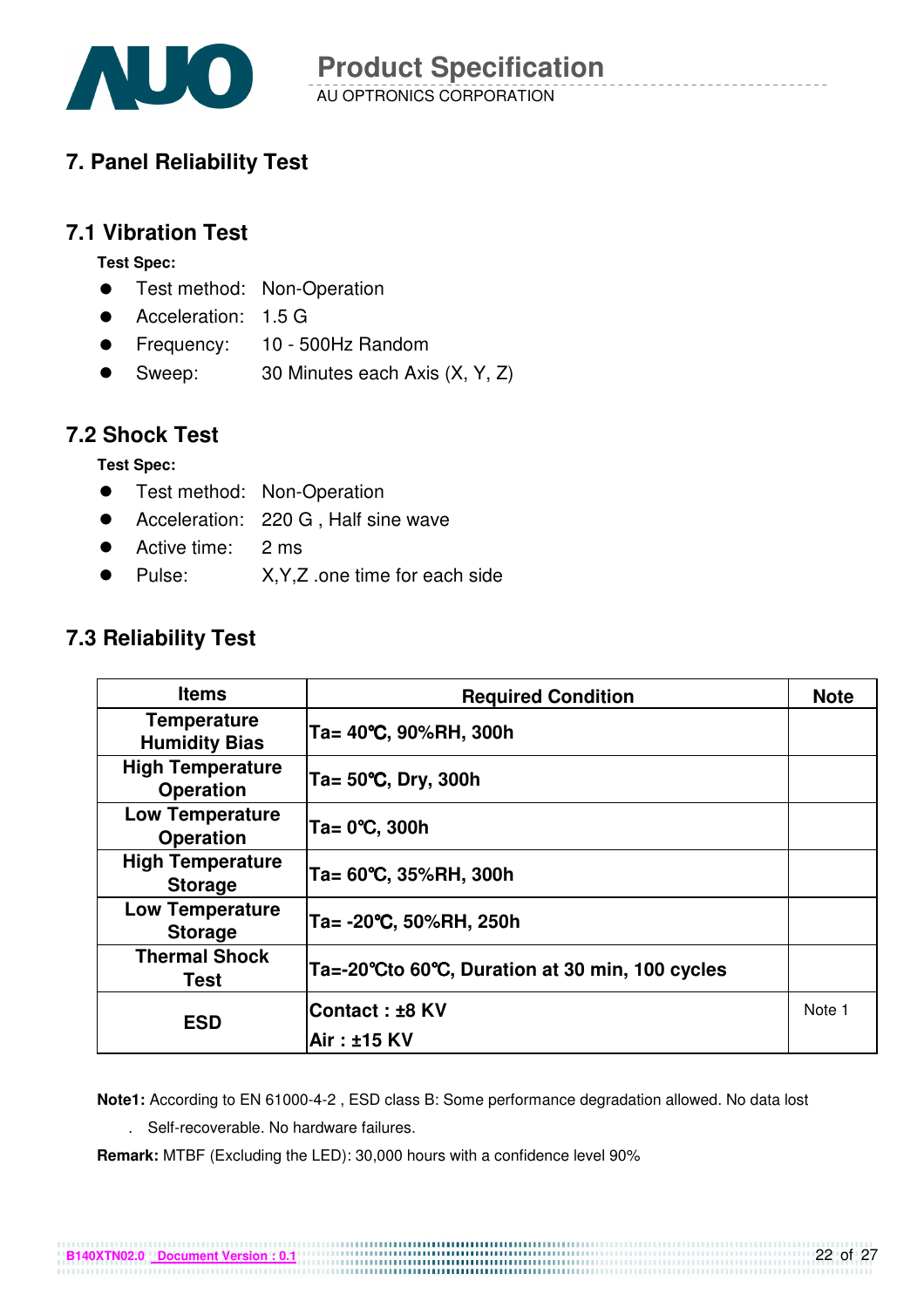### **8. Mechanical Characteristics**

### **8.1 LCM Outline Dimension**



**B140XTN02.0** Pocument Version : 0.1 23 of 27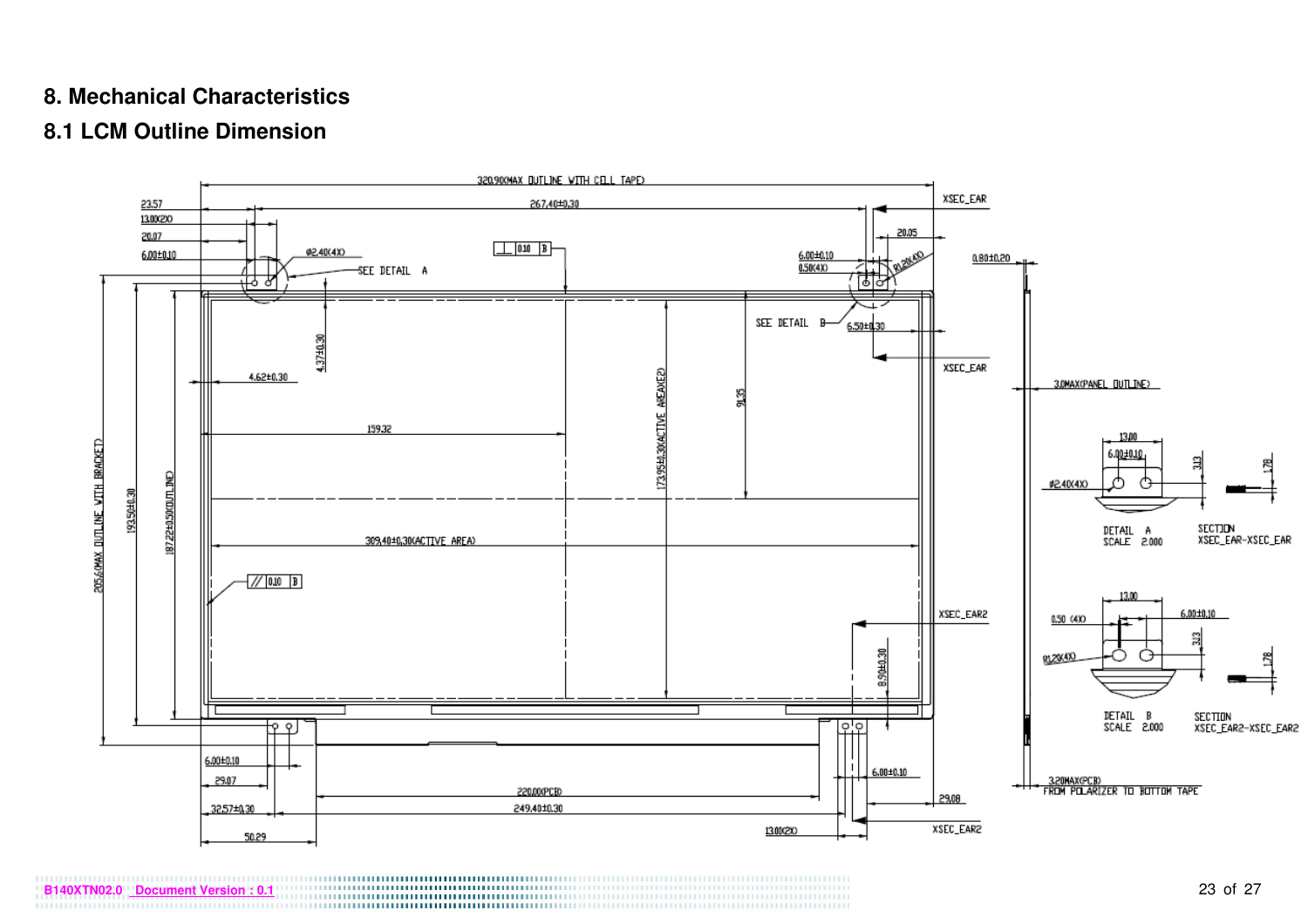#### **Back View**

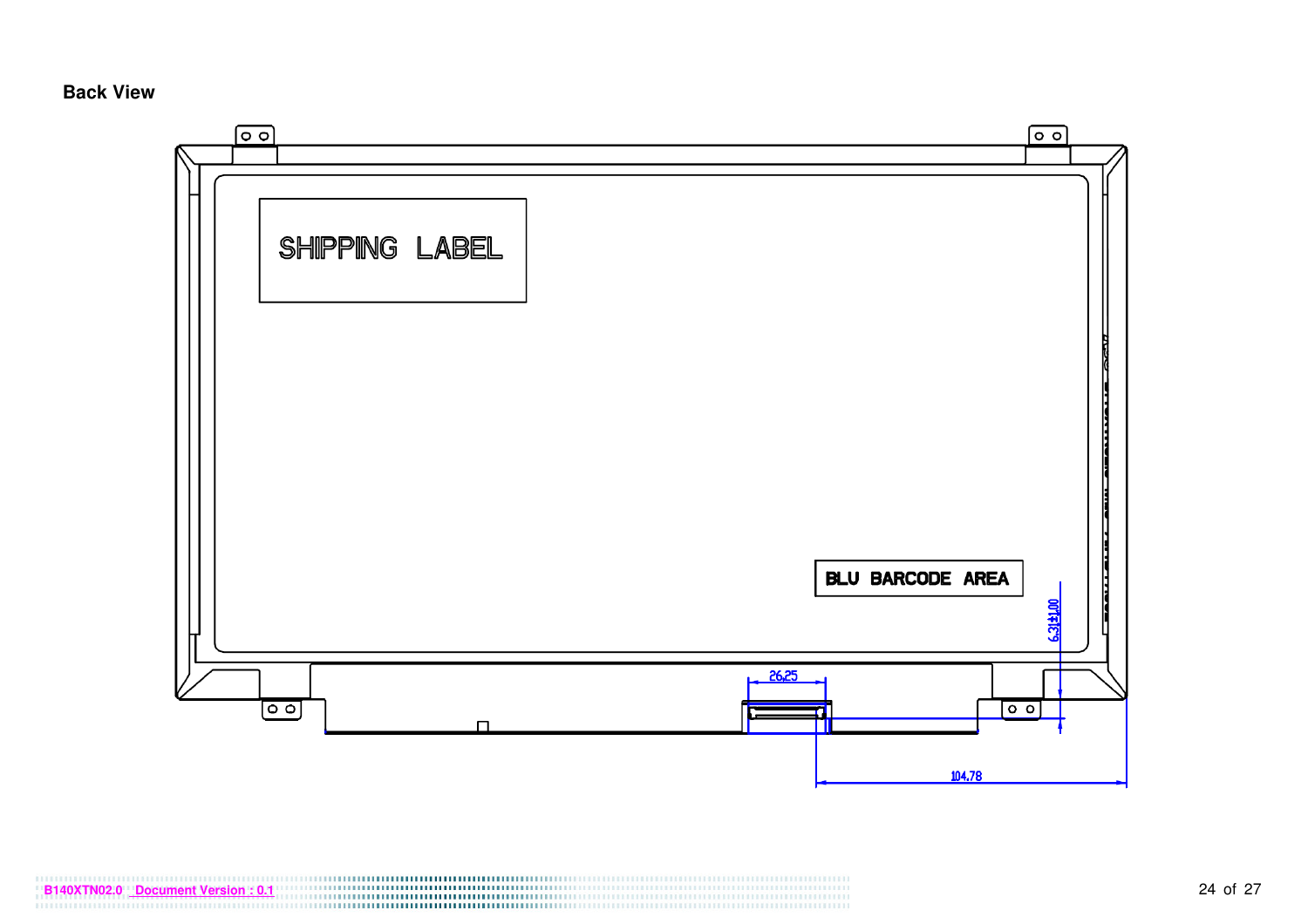### **9. Shipping and Package**

### **9.1 Shipping /Carton Label Format**

TBD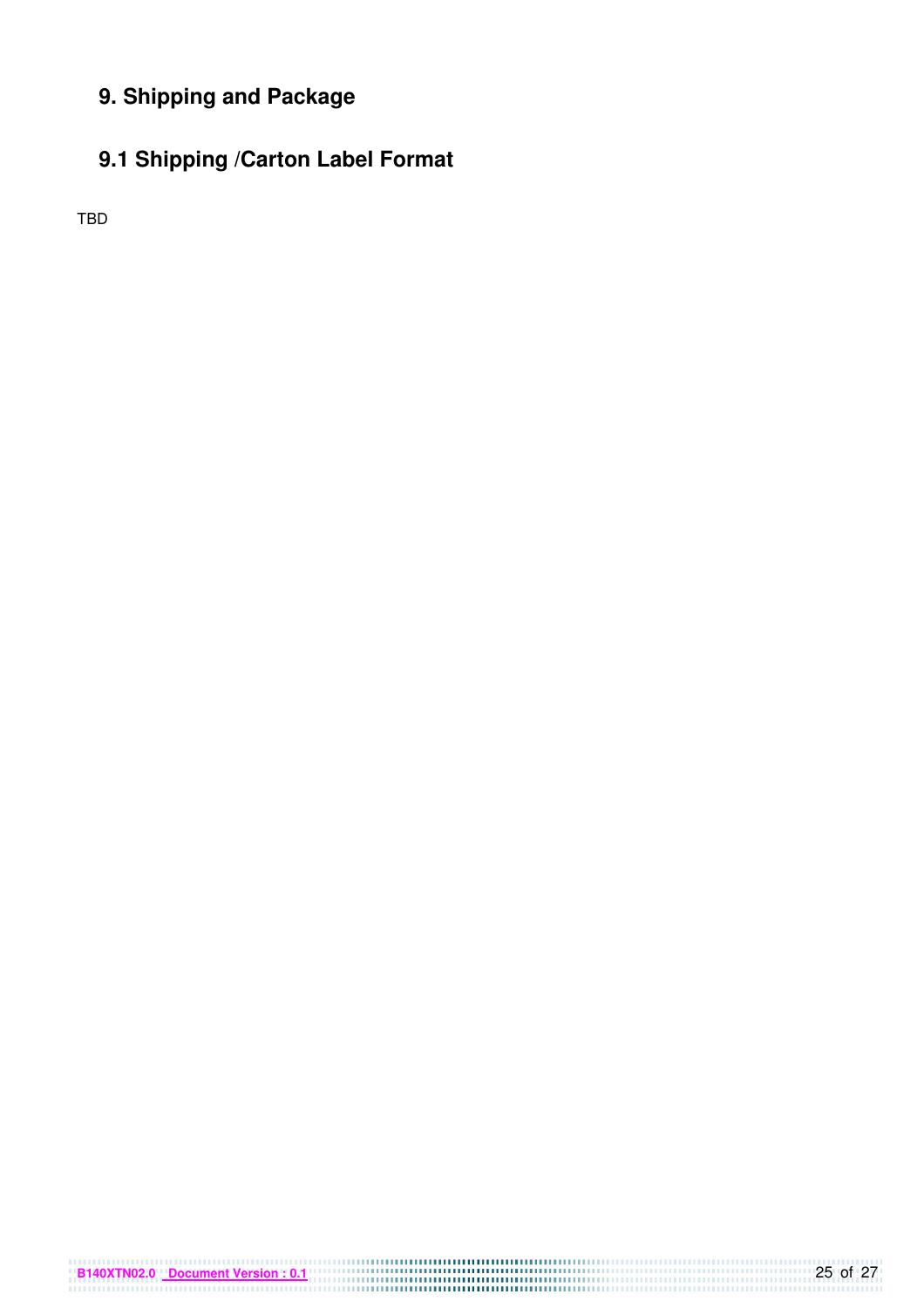### **9.2 Carton Package**

The outside dimension of carton is 455 (L)mm x 380 (W)mm x 355 (H)mm



### **9.3 Shipping Package of Palletizing Sequence**